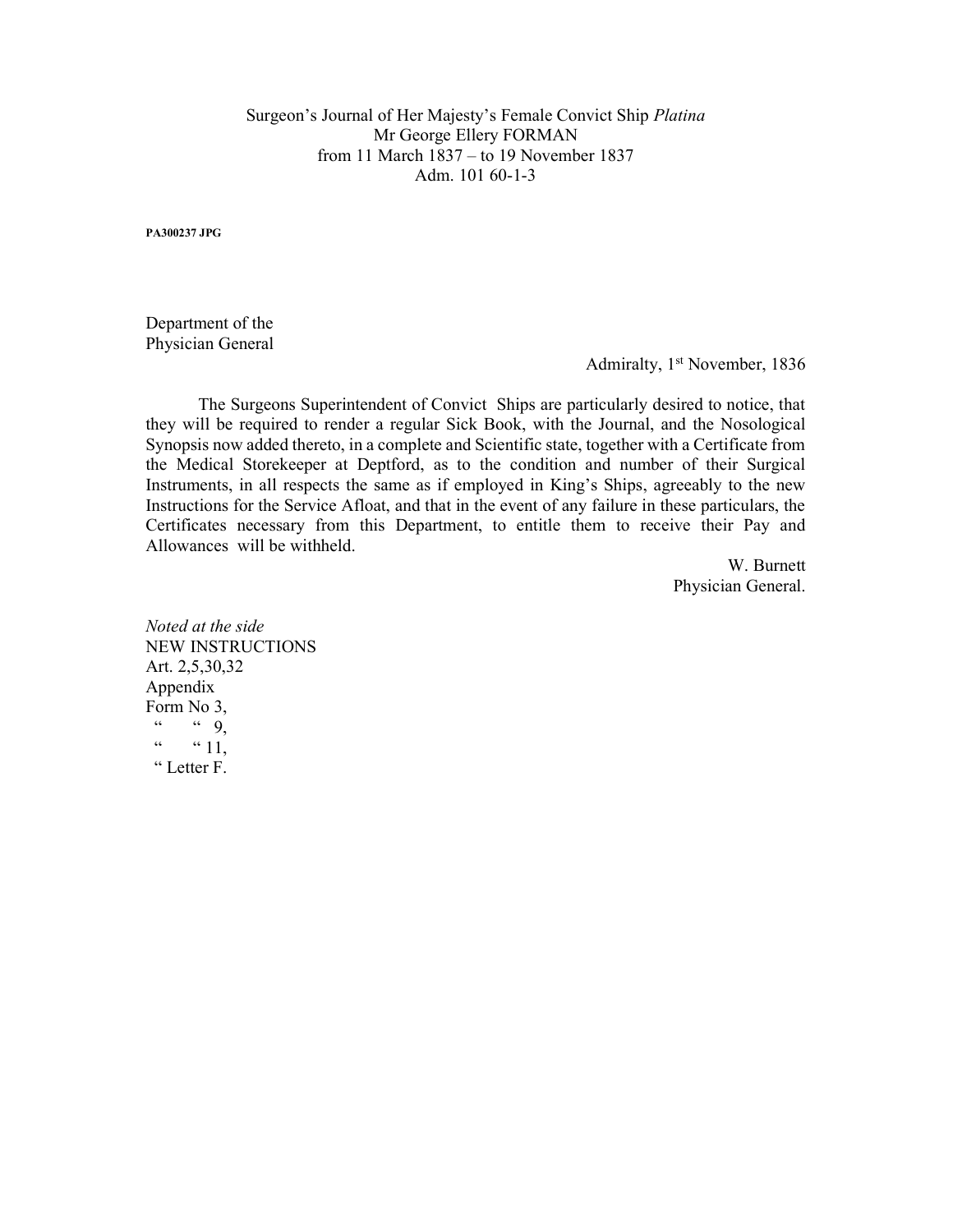| $\cdot$ .                                 |                      |                 |                                            |                         |                                                          |                                     |
|-------------------------------------------|----------------------|-----------------|--------------------------------------------|-------------------------|----------------------------------------------------------|-------------------------------------|
| <b>When Put</b><br><b>On Sick</b><br>List | <b>Name</b>          | Age             | Quality                                    | <b>Disease or Hurt</b>  | <b>When Put</b><br><b>Off Sick</b><br>List               | How<br><b>Disposed</b><br><b>Of</b> |
| April 11                                  | James Tucker         | $\overline{2}$  | Free Child                                 | Scrofula                | May 25                                                   | Well                                |
| 15                                        | Mary Packer          | 20              | Convict                                    | Hepatitis               | $\zeta\,\zeta$<br>24                                     |                                     |
| 17                                        | Georgina Taylor      | 20              | $\epsilon\epsilon$                         | Gastritis               | $\epsilon\,\epsilon$<br>13                               |                                     |
| $66 -$                                    | Mary Smith           | 24              | $\zeta\,\zeta$                             | Porrigo                 | April 19                                                 | To "Unite"                          |
| 18                                        | Hannah Hawkins       | 22              | $\boldsymbol{\zeta} \, \boldsymbol{\zeta}$ | Dyspepsia               | $\epsilon\epsilon$<br>26                                 | Well                                |
| 19                                        | Mary Ann Brady       | 21              | $\zeta\,\zeta$                             | <b>Bilious</b> Dr?      | $\mathfrak{c}\mathfrak{c}$<br>$\overline{27}$            |                                     |
| 20                                        | Louisa Gorman        | 18              | $\epsilon\,\epsilon$                       | Do                      | May 1                                                    |                                     |
| 19                                        | Anne Rider           | 18              | $\zeta\,\zeta$                             | Venereal                | April 20                                                 | To "Unite"                          |
| 26                                        | Sarah Anne Boulton   | $\overline{19}$ | $\boldsymbol{\zeta} \, \boldsymbol{\zeta}$ | <b>Injured Back</b>     | May $\overline{9}$                                       | Well                                |
| 27                                        | Jane Deffy           | 18              | $\zeta\,\zeta$                             | <b>Inflamed Gullet</b>  | $\overline{37}$                                          | $\mathbf{D}^{\text{o}}$             |
| 28                                        | M A Brady            | 21              | $\epsilon\,\epsilon$                       | Gonorrhoea              | October 7                                                | $\mathbf{D}^{\text{o}}$             |
| May 1                                     | Violet Alexander     | 17              | $\zeta\,\zeta$                             | <b>Bilious</b> Dyspepsy | May 3                                                    | $\mathbf{D}^{\text{o}}$             |
| 2                                         | Jane Toser           | 21              | $\zeta\,\zeta$                             | $\mathbf{D}^{\circ}$    | $\overline{\mathfrak{c}}$<br>$\overline{4}$              | $\mathbf{D}^{\text{o}}$             |
| $\mathfrak{Z}$                            | Elizabeth Drover     | 22              | $\zeta\,\zeta$                             | Hysteria                | $\frac{1}{2}$ 8                                          | $\mathbf{D}^{\text{o}}$             |
| $\overline{7}$                            | Violet Alexander     | 17              | $\boldsymbol{\zeta} \, \boldsymbol{\zeta}$ | <b>Bilious Dyspepsy</b> | 424                                                      | $\overline{D^{\circ}}$              |
| $\overline{8}$                            | Ann Marney           | 22              | $\zeta\,\zeta$                             | $D^{\circ}$             | $\sqrt{42}$                                              | $\overline{D^{\circ}}$              |
| 9                                         | Martha Lucas         | $\overline{28}$ | $\boldsymbol{\zeta} \, \boldsymbol{\zeta}$ | Retention of urine      | $\frac{14}{14}$                                          | $\overline{D^{\circ}}$              |
| $\overline{\mathfrak{c}}$                 | Charlotte Shepherd   | $\overline{23}$ | $\mathfrak{c}\mathfrak{c}$                 | Venereal                | June 19                                                  | $D^{\circ}$                         |
| $\mathsf{6}\,\mathsf{6}$                  | John Topp            | $\overline{30}$ | Seaman                                     | <b>Strained Loins</b>   | $\overline{M}$ ay 13                                     | To Duty                             |
| 15                                        | Ann Marney           | 22              | Convict                                    | Inflamed stomach        | June 13                                                  | Well                                |
|                                           |                      |                 |                                            | & Parturient            |                                                          |                                     |
| 16                                        | <b>Bridget Henry</b> | 22              | $\overline{66}$                            | <b>Bilious</b> Dyspepsy | $\overline{1}$                                           | $\mathbf{D}^{\text{o}}$             |
| 19                                        | John Topp            | $\overline{30}$ | Seaman                                     | Hepatitis               | August 8                                                 | Conval'ent                          |
| 22                                        | Thomas Bailey        | $\overline{2}$  | Free child                                 | Hooping Cough           | June 19                                                  | Died                                |
| 24                                        | Frances Bailey       | $\overline{22}$ | Convict                                    | Dysury                  | $\overline{\mathfrak{c}\mathfrak{c}}$<br>$\overline{2}$  | Well                                |
| 25                                        | Georgina Taylor      | 20              | $\epsilon$                                 | <b>Bilious Dyspepsy</b> | $\epsilon\epsilon$<br>$\overline{9}$                     | $\overline{D^{\circ}}$              |
| $\zeta \, \zeta$                          | Dennis Rooke         | $\overline{4}$  | Free child                                 | Hooping Cough           | July 5                                                   | $\mathbf{D}^{\text{o}}$             |
| 26                                        | Ann Gray             | 30              | Convict                                    | Amenorrhoea             | June 12                                                  | $\mathbf{D}^{\text{o}}$             |
| $\epsilon\epsilon$                        | Elizabeth Wilson     | 18              | $\mathfrak{c}\mathfrak{c}$                 | $D^{\circ}$             | May 31                                                   | $\overline{D^{\circ}}$              |
| 29                                        | Violet Alexander     | 17              | $\overline{66}$                            | <b>Bilious</b> Dyspepsy | $\epsilon\,\epsilon$<br>$\overline{31}$                  | $\mathbf{D}^{\text{o}}$             |
| $\epsilon\epsilon$                        | James Tucker         | $\overline{2}$  | Free child                                 | <b>Bilious Fever</b>    | June 24                                                  | $\overline{D^{\circ}}$              |
| 31                                        | Ann Hanlon           | 24              | Convict                                    | Dyspepsy                | (19)                                                     | $\overline{D^{\circ}}$              |
| $\epsilon$                                | <b>Betsy Simpson</b> | $\overline{15}$ | $\mathfrak{c}\mathfrak{c}$                 | $D^{\circ}$             | $\mathfrak{c}\mathfrak{c}$<br>12                         | $\overline{D^{\circ}}$              |
| June 1                                    | Jane Deffy           | 18              | $\mathfrak{c}\mathfrak{c}$                 | $\overline{D^{\circ}}$  | $\overline{\mathfrak{c}\mathfrak{c}}$<br>3               | $\overline{D^o}$                    |
| 2                                         | Mary Dolbear         | $\overline{56}$ | $\zeta\,\zeta$                             | Dysury                  | $\mathfrak{c}\mathfrak{c}$<br>$\overline{8}$             | $\overline{D^{\circ}}$              |
| $\overline{\mathbf{3}}$                   | Mary Groves          | $\overline{30}$ | $\zeta\zeta$                               | Sore Throat             | $66 -$<br>19                                             | $\overline{D^{\circ}}$              |
| $\mathsf{c}\,\mathsf{c}$                  | Eliza Jacques        | 34              | $\zeta\,\zeta$                             | Hepatitis               | August 29                                                | $D^{\circ}$                         |
| 4                                         | Elizabeth Drover     | $\overline{22}$ | $\epsilon\epsilon$                         | Hepatitis               | June $6$                                                 | $D^{\circ}$                         |
| June 5                                    | Elizabeth Ware       | 27              | $\epsilon\epsilon$                         | Dysury                  | June 8                                                   | Well                                |
| 7                                         | Susan Adam           | 24              | $\mathsf{c}\,\mathsf{c}$                   | Rheumatism              | $\mathsf{cc}$<br>$\overline{12}$                         | $D^{\circ}$                         |
| $\mathfrak{c}\mathfrak{c}$                | Sarah Gullen         | 17              | $\zeta\,\zeta$                             | Catarrh                 | $\mathsf{cc}^-$<br>16                                    | $D^{\circ}$                         |
| 10                                        | Joseph Palmer        | 22              | Seaman                                     | Wounded shin            | August 16                                                | $D^{\circ}$                         |
| 11                                        | Louisa Gorman        | 18              | Convict                                    | Inflamed                | $\epsilon\,\epsilon$<br>5                                | $D^{\circ}$                         |
|                                           |                      |                 |                                            | Asachoid                |                                                          |                                     |
| $\overline{\mathfrak{c}}$                 | Jane McDonald        | 21              | $\overline{\mathfrak{c}\mathfrak{c}}$      | Dyspepsy                | June 13                                                  | $\overline{D^{\circ}}$              |
| $\overline{\mathfrak{c}}$                 | Mary Parker          | 20              | $\mathfrak{c}\mathfrak{c}$                 | $D^{\circ}$             | $\overline{\mathfrak{c}\mathfrak{c}}$<br>$\overline{23}$ | $D^{\circ}$                         |
| $\overline{\mathfrak{c}\mathfrak{c}}$     | Mary Gill            | 44              | $\overline{\mathfrak{c}\mathfrak{c}}$      | $D^{\circ}$             | $\epsilon\epsilon$<br>214                                | $D^{\circ}$                         |
| 12                                        | Ellen Irvin          | 23              | $\mathfrak{c}\mathfrak{c}$                 | $\overline{D^{\circ}}$  | $\overline{\mathfrak{c}}$<br>119                         | $\mathbf{D}^{\text{o}}$             |
| $\epsilon\epsilon$                        | M A Nugent           | 23              | $\zeta\,\zeta$                             | $D^{\circ}$             | $\zeta\,\zeta$<br>$\overline{23}$                        | $\mathbf{D}^{\text{o}}$             |
| 14                                        | Susan Adams          | 24              | $\mathfrak{c}\mathfrak{c}$                 | $D^{\circ}$             | July 8                                                   | $D^{\circ}$                         |
| $\mathfrak{c}\mathfrak{c}$                | Caroline Davis       | 28              | $\zeta\,\zeta$                             | $D^{\circ}$             | June 17                                                  | $D^{\circ}$                         |
| 15<br>Catherine Manclark                  |                      | 43              | $\epsilon\epsilon$                         | $D^{\circ}$             | $\epsilon\, \epsilon$<br>17                              | $D^{\circ}$                         |

Copy of the sick list of the Platina Female Convict Ship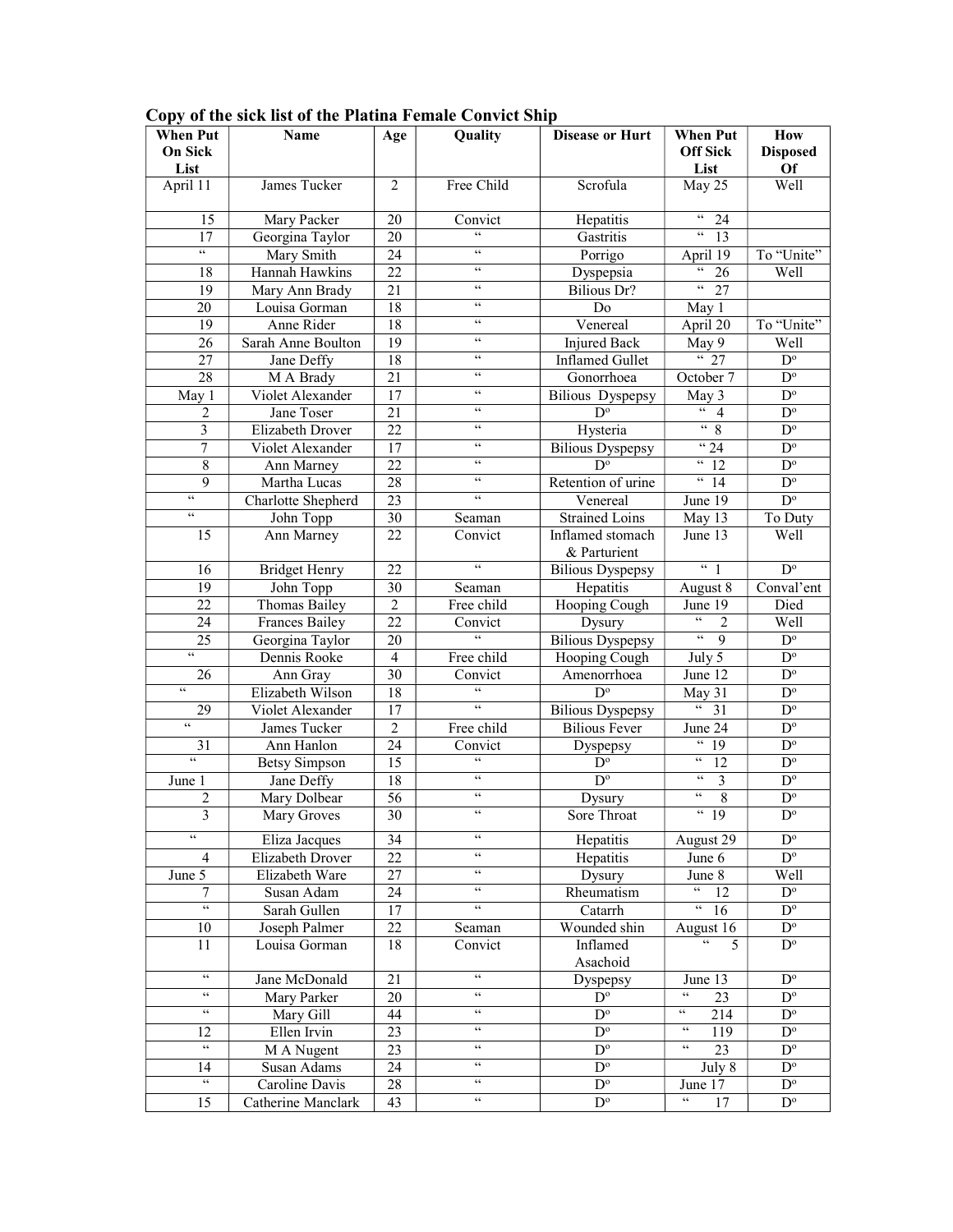| $\zeta \, \zeta$                 | Mary Stewart                    | 32              | $\zeta\,\zeta$                                               | $\mathbf{D}^{\text{o}}$           | $\zeta\,\zeta$<br>19                                              | $D^{\circ}$                |
|----------------------------------|---------------------------------|-----------------|--------------------------------------------------------------|-----------------------------------|-------------------------------------------------------------------|----------------------------|
| $\zeta\,\zeta$                   | Ann Marney                      | 22              | $\zeta\,\zeta$                                               | $D^{\circ}$                       | $\epsilon\epsilon$<br>17                                          | $\mathbf{V}$               |
| $\zeta\,\zeta$                   | Eliza Fisher                    | 20              | $\epsilon\,\epsilon$                                         | Parturient                        | July 24                                                           | $D^{\circ}$                |
| 16                               | Sarah Boulton                   | 19              | $\zeta\,\zeta$                                               | Dyspepsy                          | June 21                                                           | $D^{\circ}$                |
| $\zeta\,\zeta$                   | Sarah Alcock                    | 19              | $\epsilon\,\epsilon$                                         | $D^{\circ}$                       | $\zeta\,\zeta$<br>21                                              | $\mathbf{D}^{\text{o}}$    |
| 17                               | Ann Donnelly                    | 19              | 66                                                           | $\overline{D^{\circ}}$            | $\mathfrak{c}\mathfrak{c}$<br>21                                  | $\mathbf{D}^{\text{o}}$    |
| $\overline{19}$                  | Winifred Gleeson                | 32              | V                                                            | $\overline{D^{\circ}}$            | $\mathfrak{c}\mathfrak{c}$<br>24                                  | $\mathbf{D}^{\text{o}}$    |
| $\mathcal{C}$                    | Margaret Rooke                  | $1\frac{1}{2}$  | Free child                                                   | Hooping cough &                   | August 4                                                          | $\mathbf{D}^{\text{o}}$    |
|                                  |                                 |                 |                                                              | ophthel.                          |                                                                   |                            |
| $20\,$                           | Isabella Grant                  | 42              | Convict                                                      | Dyspepsy                          | July 12                                                           | $D^{\circ}$                |
| 24                               | Selina Chamberlain              | 18              | $\epsilon$                                                   | Rheumatism                        | August 4                                                          | $\mathbf{D}^{\text{o}}$    |
| 26                               | Jane Gell                       | 20              | $\zeta\,\zeta$                                               | Dyspepsy                          | July $25$                                                         | $\mathbf{D}^{\text{o}}$    |
| $\epsilon\,\epsilon$             | Winifred Gleeson                | 32              | $\epsilon\,\epsilon$                                         | $\overline{D^{\circ}}$            | $\overline{\mathfrak{c}\mathfrak{c}}$<br>$\overline{2}$           | $D^{\circ}$                |
| 30                               | Mary Parker                     | 20              | $\zeta\,\zeta$                                               | $D^{\circ}$                       | $\zeta\,\zeta$<br>12                                              | $\mathbf{D}^{\text{o}}$    |
| July<br>$\mathbf{1}$             | Robson Coltish                  | 28              | Master                                                       | Syphilis                          | August 24                                                         | $\mathbf{D}^{\text{o}}$    |
| 2                                | Ellen Irvin                     | 23              | Convict                                                      | Dyspepsy                          | July 10                                                           | $D^{\circ}$                |
| $\overline{4}$                   | Elizabeth Graham                | 19              | $\overline{\mathbf{G}}$                                      | Whitlow                           | $\zeta \, \zeta$<br>8                                             | $\mathbf{D}^{\text{o}}$    |
| $\zeta\,\zeta$                   | Mary Stewart                    | 32              | $\zeta\,\zeta$                                               | Dyspepsy                          | $\zeta\,\zeta$<br>31                                              | $\mathbf{D}^{\text{o}}$    |
| $\zeta\,\zeta$                   | <b>Richard Fisher</b>           | 19              | Free child                                                   | Convulsions                       | $\zeta \, \zeta$<br>6                                             | Died                       |
|                                  |                                 | day             |                                                              |                                   |                                                                   |                            |
| 5                                | Mary Birch                      | 24              | Convict                                                      | Erythema                          | $\zeta\,\zeta$<br>18                                              | $\mathbf{D}^{\text{o}}$    |
| 6                                | Elizabeth Ware                  | 27              | $\mathfrak{c}\mathfrak{c}$                                   | Dyspepsy                          | $\mathfrak{c}\mathfrak{c}$<br>10                                  | $\mathbf{D}^{\text{o}}$    |
| 10                               | Frances Bailey                  | 22              | $\epsilon\epsilon$                                           | Dysury                            | August 1                                                          | $D^{\circ}$                |
| 11                               | William Porter                  | 48              | Boatswain                                                    | Vertigo                           | July 15                                                           | $D^{\circ}$                |
| 12                               | Mary Eastwood                   | 19              | Convict                                                      | Dyspepsy                          | $\boldsymbol{\varsigma} \, \boldsymbol{\varsigma}$<br>22          | $\mathbf{D}^{\text{o}}$    |
| 15                               | Georgiana Taylor                | 20              | $\zeta\,\zeta$                                               | $D^{\circ}$                       | $\zeta\,\zeta$<br>25                                              | $\mathbf{D}^{\text{o}}$    |
| $\epsilon$                       | <b>Elizabeth Brookes</b>        | 21              | $\epsilon\,\epsilon$                                         | Hysteria                          | $\overline{22}$<br>$\epsilon\epsilon$                             | $D^{\circ}$                |
| $\zeta\,\zeta$                   | Caroline Jones                  | 23              | $\epsilon\,\epsilon$                                         | $D^{\circ}$                       | $\zeta\,\zeta$<br>24                                              | $D^{\circ}$                |
| $\zeta \, \zeta$                 | Ann Jennings.                   | 40              | $\zeta\,\zeta$                                               | Hernia                            | $\zeta\,\zeta$<br>24                                              | $\mathbf{D}^{\text{o}}$    |
|                                  |                                 |                 |                                                              |                                   |                                                                   |                            |
|                                  |                                 |                 |                                                              |                                   |                                                                   |                            |
| 22                               | James Anderson                  | 27              | Seaman                                                       | Dysentery                         | August 31                                                         | Convalesc                  |
| $\mathfrak{c}\mathfrak{c}$       |                                 |                 | $\mathfrak{c}\mathfrak{c}$                                   |                                   |                                                                   | ent                        |
|                                  | W K Verhoeff                    | $\overline{18}$ |                                                              | Constipation                      | July 25                                                           | Well                       |
| 23<br>$\overline{66}$            | Jane Tozer                      | 21              | Convict<br>$\mathfrak{c}\mathfrak{c}$                        | Erythema                          | $\overline{\mathfrak{c}\mathfrak{c}}$<br>25                       | $D^{\circ}$                |
|                                  | Isabella Hide                   | 33              | $\zeta\,\zeta$                                               | Diarrhoea                         | August 28                                                         | $\overline{D^{\circ}}$     |
| 26                               | Ann Donnelly                    | 19              | $\epsilon\,\epsilon$                                         | Dysury                            | $\mathfrak{D}_{1}$                                                | $\overline{D^{\circ}}$     |
| July 27                          | Ellen Irvin                     | $\overline{23}$ | $\zeta\,\zeta$                                               | Dyspepsy                          | August 4                                                          | Well                       |
| 28                               | <b>Margaret Armstrong</b>       | $\overline{25}$ |                                                              | $D^{\circ}$                       | July 31                                                           | $\mathbf{D}^{\text{o}}$    |
| $\zeta\,\zeta$                   | Mary Gill                       | 44              | $\epsilon\,\epsilon$                                         | Catarrh                           | August 5                                                          | $\mathbf{D}^{\text{o}}$    |
| $\zeta\,\zeta$<br>$\zeta\,\zeta$ | Alice Hughes                    | 48              | $\zeta\,\zeta$                                               | Dyspepsy                          | $\mathsf{c}\,\mathsf{c}$<br>$\sqrt{5}$                            | $\mathbf{D}^{\text{o}}$    |
|                                  | Mary Pratt                      | 30              | $\boldsymbol{\zeta} \, \boldsymbol{\zeta}$                   | Catarrh                           | $\overline{4}$<br>$\epsilon\epsilon$                              | $\overline{D^{\circ}}$     |
| 29                               | Jane McDonald                   | 21              | $\zeta\,\zeta$                                               | Dyspepsy                          | July 31                                                           | $D^{\circ}$                |
| $\overline{31}$                  | Mary Groves                     | $\overline{30}$ | $\mathfrak{c}\mathfrak{c}$                                   | Rheumatism                        | August 10                                                         | $D^{\circ}$                |
| August 1                         | Mary Ann Moore                  | 26              | $\mathfrak{c}\mathfrak{c}$                                   | $D^{\circ}$                       | $\epsilon$ $\epsilon$<br>7                                        | $\mathbf{D}^{\text{o}}$    |
| $\mathfrak{c}\mathfrak{c}$       | Ann North                       | $\overline{25}$ | $\mathfrak{c}\mathfrak{c}$                                   | $\overline{D^{\circ}}$            | $\epsilon\epsilon$<br>$\overline{8}$                              | $\mathbf{D}^{\text{o}}$    |
| $\zeta\,\zeta$                   | Jane Le Brun                    | 36              | $\mathfrak{c}\mathfrak{c}$                                   | $D^{\circ}$                       | $\epsilon\,\epsilon$<br>5                                         | $D^{\circ}$                |
| $\zeta\,\zeta$                   | Eliza Fisher                    | 20              | $\mathfrak{c}\mathfrak{c}$                                   | Diarrhoea                         | $\mathfrak{c}\mathfrak{c}$<br>7                                   | $D^{\circ}$                |
| $\zeta\,\zeta$                   | Mary Parker                     | 20              | V                                                            | $D^{\circ}$                       | $\,$ 6 $\,$<br>7                                                  | $D^{\circ}$                |
| 3                                | <b>Elizabeth Powers</b>         | 21              | $\epsilon\epsilon$                                           | Dyspepsy                          | $\mathsf{c}\,\mathsf{c}$<br>27                                    | $\mathbf{D}^{\text{o}}$    |
| $\zeta\,\zeta$                   | Catherine Jones                 | 27              | $\boldsymbol{\zeta} \, \boldsymbol{\zeta}$                   | $\overline{D^o}$                  | $\boldsymbol{\varsigma} \boldsymbol{\varsigma}$<br>$\overline{7}$ | $D^{\circ}$                |
|                                  |                                 |                 |                                                              |                                   |                                                                   |                            |
| $\overline{\mathfrak{c}}$        | Eliza Ravenhill                 | 22              | $\boldsymbol{\zeta} \, \boldsymbol{\zeta}$                   | $D^{\circ}$                       | $\boldsymbol{\varsigma} \boldsymbol{\varsigma}$<br>8              | $D^{\circ}$                |
| $\overline{7}$                   | Maria Tucker                    | 34              | $\mathfrak{c}\mathfrak{c}$                                   | $D^{\circ}$                       | $\mathsf{c}\,\mathsf{c}$<br>$\overline{12}$                       | $D^{\circ}$                |
| $\zeta\,\zeta$                   | Elizabeth Watkins               | 23              | $\zeta\,\zeta$                                               | $D^{\circ}$                       | $\zeta\,\zeta$<br>10                                              | $D^{\circ}$                |
| 8                                | Martha Lucas                    | 28              | $\zeta\,\zeta$                                               | $D^{\circ}$                       | $\mathfrak{c}\mathfrak{c}$<br>26                                  | $D^{\circ}$                |
| $\zeta\,\zeta$                   | Charles Maxwell                 | 18              | seaman?]"                                                    | Whitlow                           | $\zeta\,\zeta$<br>16                                              | $D^{\circ}$                |
| $\overline{9}$                   | Georgiana Taylor                | $20\,$          | $\zeta\,\zeta$                                               | Dyspepsy                          | $\zeta\,\zeta$<br>16                                              | $D^{\circ}$                |
| 10<br>15                         | Jane Willing<br>Catherine Jones | 17<br>27        | $\boldsymbol{\zeta} \, \boldsymbol{\zeta}$<br>$\zeta\,\zeta$ | $\overline{D^{\circ}}$<br>Catarrh | $\zeta\,\zeta$<br>14<br>28<br>$\mathfrak{c}\mathfrak{c}$          | $D^{\rm o}$<br>$D^{\circ}$ |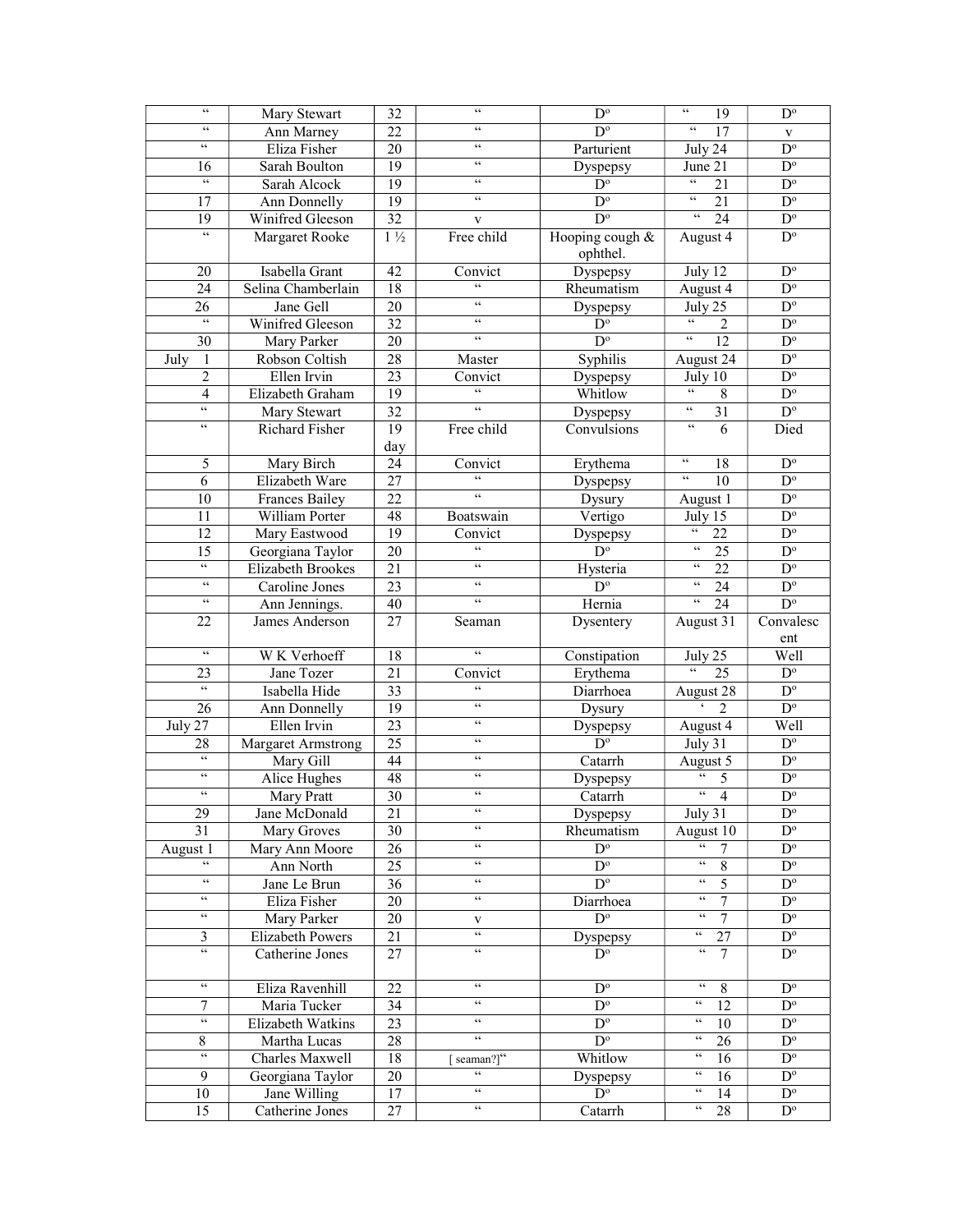| $\zeta\,\zeta$             | Caroline Davis            | 28              | $\zeta\,\zeta$                        | Rheumatism              | $\zeta\,\zeta$<br>$\overline{2}4$                                          | $\mathbf{D}^{\text{o}}$ |
|----------------------------|---------------------------|-----------------|---------------------------------------|-------------------------|----------------------------------------------------------------------------|-------------------------|
| 20                         | Ann North                 | 25              | $\epsilon$                            | <b>Bilious</b> Dyspepsy | $\boldsymbol{\varsigma}$<br>25                                             | $\overline{D}^{\circ}$  |
| $\mathfrak{c}\mathfrak{c}$ | John Topp                 | 30              | Seaman                                | Subluxated              | $\zeta \, \zeta$<br>31                                                     | Convales't              |
|                            |                           |                 |                                       | claricle                |                                                                            |                         |
| 22                         | Mary Stewart              | 32              | Convict                               | Lumbago                 | Sept 3                                                                     | Well                    |
| 24                         | Louisa Gorman             | 18              | $\epsilon\epsilon$                    | Amenorrhoea             | 5                                                                          | $D^{\circ}$             |
| $\overline{25}$            | Charlotte Shepherd        | 23              | $\overline{\mathcal{L}}$              | Dyspepsy                | $\epsilon\,\epsilon$<br>$\overline{25}$                                    | $D^{\circ}$             |
| $\overline{27}$            | Sarah French              | 36              | $\zeta\,\zeta$                        | Dysmenorrhoea           | October 9                                                                  | $D^{\circ}$             |
| $\epsilon$                 | Elizabeth Gore            | 28              | $\zeta\,\zeta$                        | Dyspepsy                | August 29                                                                  | $D^{\circ}$             |
| Sept 4                     | Elizabeth Roper           | 16              | $\zeta\,\zeta$                        | $D^{\circ}$             | Sept 15                                                                    | $D^{\circ}$             |
| 5                          | Mary Dolbear              | 56              | $\zeta\,\zeta$                        | $D^{\circ}$             | $\zeta\,\zeta$<br>12                                                       | $D^{\circ}$             |
| $\boldsymbol{\varsigma}$   | Elizabeth Rawlings        | 47              | $\epsilon\epsilon$                    | $D^{\circ}$             | $\overline{\mathfrak{c}\mathfrak{c}}$<br>$\overline{12}$                   | $D^{\circ}$             |
| 6                          | Elizabeth Wilson          | 18              | $\epsilon\epsilon$                    | $D^{\circ}$             | October 2                                                                  | $D^{\circ}$             |
| 8                          | Catherine Manclark        | 43              | $\zeta \, \zeta$                      | $D^{\circ}$             | Sept. 13                                                                   | $\mathbf{D}^{\text{o}}$ |
| 9                          | Caroline Davis            | 28              | $\epsilon$                            | Diarrhoea               | $\overline{\mathfrak{c}}$<br>13                                            | $D^{\circ}$             |
| $\overline{10}$            | Julia Crawley             | $\overline{20}$ | $\zeta\,\zeta$                        | $D^{\circ}$             | $\zeta\,\zeta$<br>$\overline{13}$                                          | $D^{\circ}$             |
| 12                         | Ann Donnelly              | 19              | $\epsilon$                            | Catarrh                 | $\mathfrak{c}\mathfrak{c}$<br>17                                           | $\mathbf{D}^{\text{o}}$ |
| 13                         | Mary Wilkinson            | 28              | $\zeta\,\zeta$                        | Constipation            | $\zeta\,\zeta$<br>18                                                       | $D^{\circ}$             |
| 14                         | <b>Bridget Henry</b>      | 22              | $\overline{\mathbf{G}}$               | Rheumatism              | Oct 10                                                                     | $\mathbf{D}^{\text{o}}$ |
| $\overline{15}$            | Caroline Jones            | 23              | $\zeta\,\zeta$                        | Dyspepsy                | Sept 20                                                                    | $D^{\circ}$             |
| 17                         | Mary Pratt                | 30              | $\zeta\zeta$                          | $\overline{D^{\circ}}$  | $\mathfrak{c}\mathfrak{c}$<br>$\overline{19}$                              | $D^{\circ}$             |
| 18                         | Jane Deffy                | 18              | $\zeta\,\zeta$                        | Dysmenorrhoea           | October 8                                                                  | $\mathbf{D}^{\text{o}}$ |
| 19                         | Georgina Taylor           | 20              | $\overline{\mathfrak{c}\mathfrak{c}}$ | $D^{\circ}$             | Sept 25                                                                    | $D^{\circ}$             |
| $\overline{20}$            | <b>Margaret Armstrong</b> | $\overline{25}$ | Convict                               | Dyspepsy                | $\epsilon\epsilon$<br>$\overline{24}$                                      | $\mathbf{D}^{\text{o}}$ |
| 24                         | Rose Milligan             | 22              | $\zeta\zeta$                          | $D^{\circ}$             | $\overline{\mathfrak{c}\mathfrak{c}}$<br>27                                | $\mathbf{D}^{\text{o}}$ |
| 25                         | Caroline Jones            | 23              | $\zeta\,\zeta$                        | $\overline{D^{\circ}}$  | October 7                                                                  | $D^{\circ}$             |
| $\overline{66}$            | Jane Le Brun              | 36              | $\overline{\mathbf{G}}$               | Rheumatism              | $\overline{\mathfrak{c}\mathfrak{c}}$<br>18                                | $D^{\circ}$             |
| $\overline{27}$            | Ann Costar                | 18              | $\zeta\,\zeta$                        | $D^{\circ}$             | $\mathfrak{c}\mathfrak{c}$<br>$\mathbf{1}$                                 | $D^{\circ}$             |
| 30                         | Elizabeth Gore            | 28              | $\overline{\mathfrak{c}}$             | Dyspepsy                | $\epsilon$<br>22                                                           | $D^{\circ}$             |
| $\overline{66}$            | Georgiana Taylor          | 20              | $\zeta\,\zeta$                        | Dysmenorrhoea           | $\mathfrak{c}\mathfrak{c}$<br>10                                           | $D^{\circ}$             |
| $\zeta\,\zeta$             | M A Calvert               | 19              | $\zeta\,\zeta$                        | Dyspepsy                | $\overline{\mathfrak{c}\mathfrak{c}}$<br>$\overline{4}$                    | $D^{\circ}$             |
| $\epsilon$                 | Louise Gorman             | 18              | $\zeta\,\zeta$                        | Constipation            | $\boldsymbol{\varsigma} \boldsymbol{\varsigma}$<br>$\overline{\mathbf{3}}$ | $D^{\circ}$             |
| $\zeta\zeta$               | Mary Dolbear              | 56              | $\zeta\zeta$                          | Rheumatism              | $\mathfrak{c}\mathfrak{c}$<br>27                                           | $D^{\circ}$             |
| October 3                  | Jane Gell                 | 20              | $\zeta\,\zeta$                        | Dyspepsy                | $\boldsymbol{\varsigma}\,\boldsymbol{\varsigma}$<br>11                     | $D^{\circ}$             |
| $\epsilon$                 | <b>Mary Pratt</b>         | 30              | $\epsilon\epsilon$                    | Rheumatism              | $\zeta\zeta$<br>9                                                          | $D^{\circ}$             |
| 10                         | Catherine Manclark        | 43              | $\zeta\,\zeta$                        | Dyspepsy                | $\epsilon\,\epsilon$<br>14                                                 | $D^{\circ}$             |
| $\overline{66}$            | Anne Beck                 | 37              | $\zeta\,\zeta$                        | $D^{\circ}$             | $\mathfrak{c}\mathfrak{c}$<br>14                                           | $D^{\circ}$             |
| 12                         | Mary Gill                 | 44              | $\zeta\,\zeta$                        | Catarrh                 | $\mathcal{C}$<br>16                                                        | $\mathbf{D}^{\text{o}}$ |
| 14                         | Mary Wilkinson            | 28              | $\zeta\,\zeta$                        | Dyspepsy                | $\zeta\,\zeta$<br>25                                                       | $D^{\circ}$             |
| $\overline{15}$            | Eliza Fisher              | 19              | $\epsilon$                            | $\overline{D^{\circ}}$  | $\boldsymbol{\zeta} \, \boldsymbol{\zeta}$<br>22                           | $\mathbf{D}^{\text{o}}$ |
| 17                         | Sarah A Boulton           | 20              | $\boldsymbol{\varsigma}$              | Ophthalmia              | $\mathfrak{c}\mathfrak{c}$<br>$\overline{21}$                              | $D^{\circ}$             |
| 18                         | Winifred Gleeson          | 32              | $\epsilon\,\epsilon$                  | Dyspepsy                | $\mathfrak{c}\mathfrak{c}$<br>21                                           | $D^{\circ}$             |
| $\overline{66}$            | Elizabeth Roper           | $\overline{16}$ | $\zeta\,\zeta$                        | $D^{\circ}$             | $\mathfrak{c}\mathfrak{c}$<br>21                                           | $D^{\circ}$             |
| 19                         | Mary Parker               | 20              | $\epsilon\epsilon$                    | $D^{\circ}$             | $\mathfrak{c}\mathfrak{c}$<br>$\overline{22}$                              | $D^{\circ}$             |
| 21                         | Eliza Jacques             | 34              | $\zeta\,\zeta$                        | Hepatitis               | $\zeta\,\zeta$<br>27                                                       | $D^{\circ}$             |
|                            |                           |                 |                                       | Chronica                |                                                                            |                         |

GE Forman Surgeon Superintendent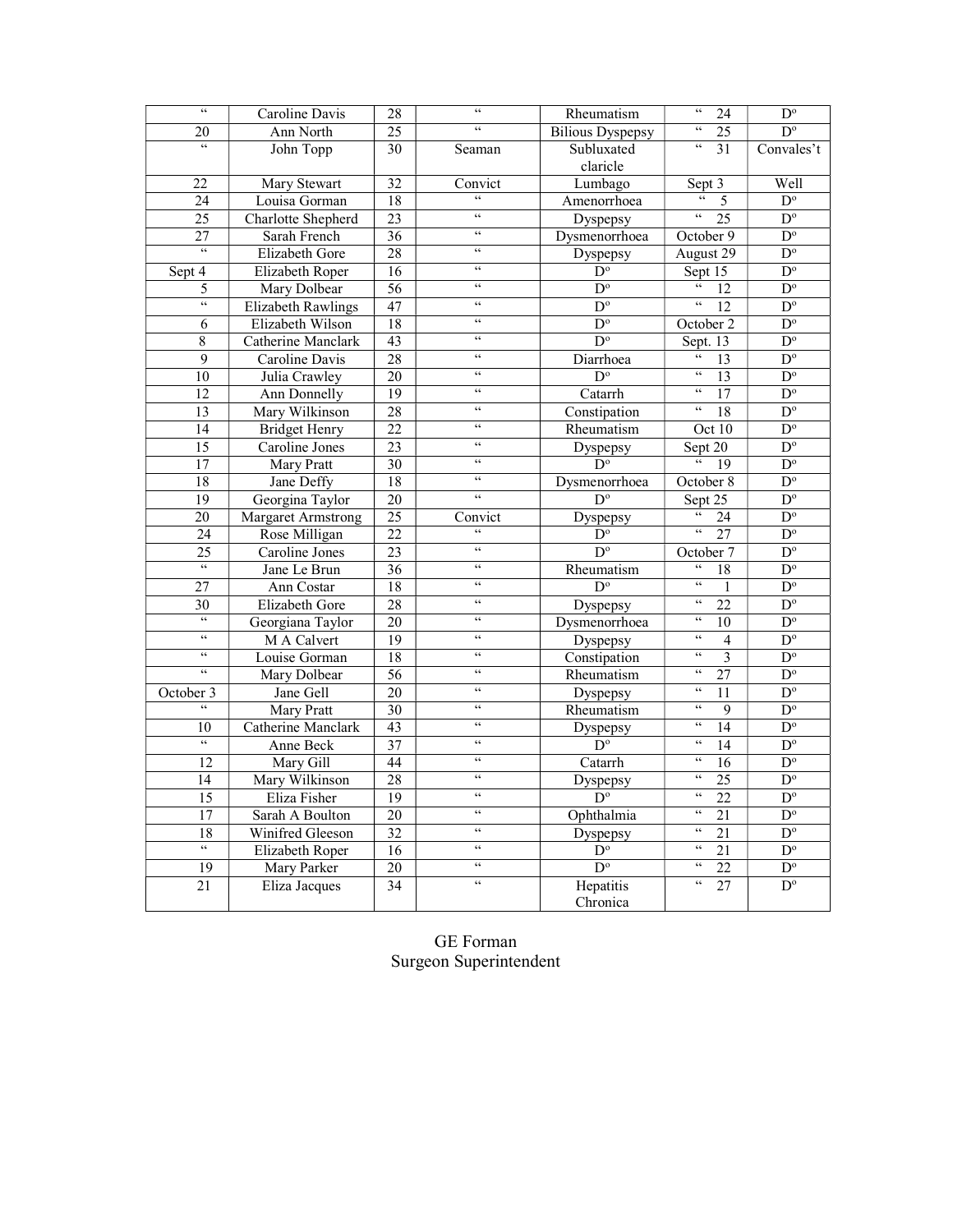## PA300239 JPG

# Medical and Surgical Journal of Her Majesty's Convict Ship Platina between the 11 March 1837 and the 19 November 1837 during which time the said shop has been employed in a voyage from Woolwich to Hobart Town, Van Diemen's Land

| Nature of<br><b>Disease</b>                             | No.<br>of<br>Case | Men's Names, Ages,<br>Qualities, Time when<br>and where taken ill, and<br>how disposed of. | The History, Symptoms, Treatment, and Daily<br>Progress of the Disease or Hurt.                                                                                                                                                                                                                                                                                                                                                                                   |
|---------------------------------------------------------|-------------------|--------------------------------------------------------------------------------------------|-------------------------------------------------------------------------------------------------------------------------------------------------------------------------------------------------------------------------------------------------------------------------------------------------------------------------------------------------------------------------------------------------------------------------------------------------------------------|
| Hepatitis<br>accompanied by<br>Symptoms of<br>Gastritis | 1                 | <b>Mary Parker</b><br>At 20<br>Woolwich<br>April 15th 1837                                 | Complains of sever pain in right hypochondrium, and in<br>Epigastrium, increased by inspiration, by pressure, and by<br>lying on right side – skin is above natural heat & dry – pulse<br>80 rather hard – tongue clammy, some thirst, nausea, and<br>headache, bowels confined, says that she has suffered from<br>a similar attack before, and was then in hospital several<br>weeks-fiat VS ad $\frac{3}{2}$ xiv-Habeat statim Pulv. Cath $\frac{c}{2}$ Calom, |
|                                                         |                   | Vespere                                                                                    | et admoveatur sedi doloris - fotus<br>Blood taken in the morning sizy – bowels freely opened –<br>vomited some bile – pain much relieved – skin hot.<br>Mistura Salin c Nitris 3tis horis -                                                                                                                                                                                                                                                                       |
| <b>PA300240 JPG</b>                                     |                   | 16 <sup>th</sup>                                                                           | Pain remains better – there is still considerable tenderness –<br>tongue furred- pulse as yesterday - some fever but not so<br>much – bowels well opened. Hosp. diet – confined to bed.<br>Rx. Pil Hyd g'ij ter die sumendus Cont. Mist ut heri<br>prescripta.                                                                                                                                                                                                    |
|                                                         |                   | 17 <sup>th</sup>                                                                           | More heat of skin and thirst – pulse much the same – pain<br>of side and pit of stomach somewhat increased and<br>extending over more space. Admoveatur Scrob. Cord<br>Hirudinea xviij - Continuentur medicamenta                                                                                                                                                                                                                                                 |
|                                                         |                   | 18 <sup>th</sup>                                                                           | She is much relieved by the leeches, and passed a good<br>night; there is still tenderness on pressure of right side,<br>which extends now into right iliac region - tongue moist.<br>Some thirst – skin soft $&$ warm.<br>rept Hirud viij - et medicamenta                                                                                                                                                                                                       |
|                                                         |                   | 19 <sup>th</sup>                                                                           | Bowels not open in the last 24 hours- passed a good night,<br>and is better in all other respects - Sumentur statim Haust<br>Salin Cath, et post cathartic cont. medicamenta ut antea.                                                                                                                                                                                                                                                                            |
|                                                         |                   | 20 <sup>th</sup>                                                                           | Is better in all respects. Cathartic acted once yesterday.<br>rept Haust Cath et altera medicamenta                                                                                                                                                                                                                                                                                                                                                               |
|                                                         |                   | 21 <sup>st</sup>                                                                           | Medicine acted freely- pain nearly gone - tenderness much<br>diminished very little febrile action - tongue clearing - $Cont$<br>medicamenta.                                                                                                                                                                                                                                                                                                                     |
|                                                         |                   | 22 <sup>nd</sup>                                                                           | Continues to improve but has some pain in right knee, there<br>is however no other indication of diseased action in it. she<br>is to foment it, and to continue the medicine etc.                                                                                                                                                                                                                                                                                 |
|                                                         |                   | 23 <sup>rd</sup>                                                                           | Knee still troublesome, but she improves in all other<br>respects. Embrocatio stimulans - pergat-                                                                                                                                                                                                                                                                                                                                                                 |
|                                                         |                   | 24 <sup>th</sup>                                                                           | Convalescent – light soup, and to take her medicine twice a<br>day.                                                                                                                                                                                                                                                                                                                                                                                               |
|                                                         |                   | May 1st                                                                                    | She has gone on gradually improving, but has required the<br>blue pill daily, and an occasional aperient; today she<br>commences the use of a tonic mixture, and wine.<br>Improved until today when she complained of dyspeptic<br>symptoms, which were removed by an Emetic and a<br>purgative, followed, for three days, by reduced diet, and the<br>use of aperients.                                                                                          |
|                                                         |                   |                                                                                            |                                                                                                                                                                                                                                                                                                                                                                                                                                                                   |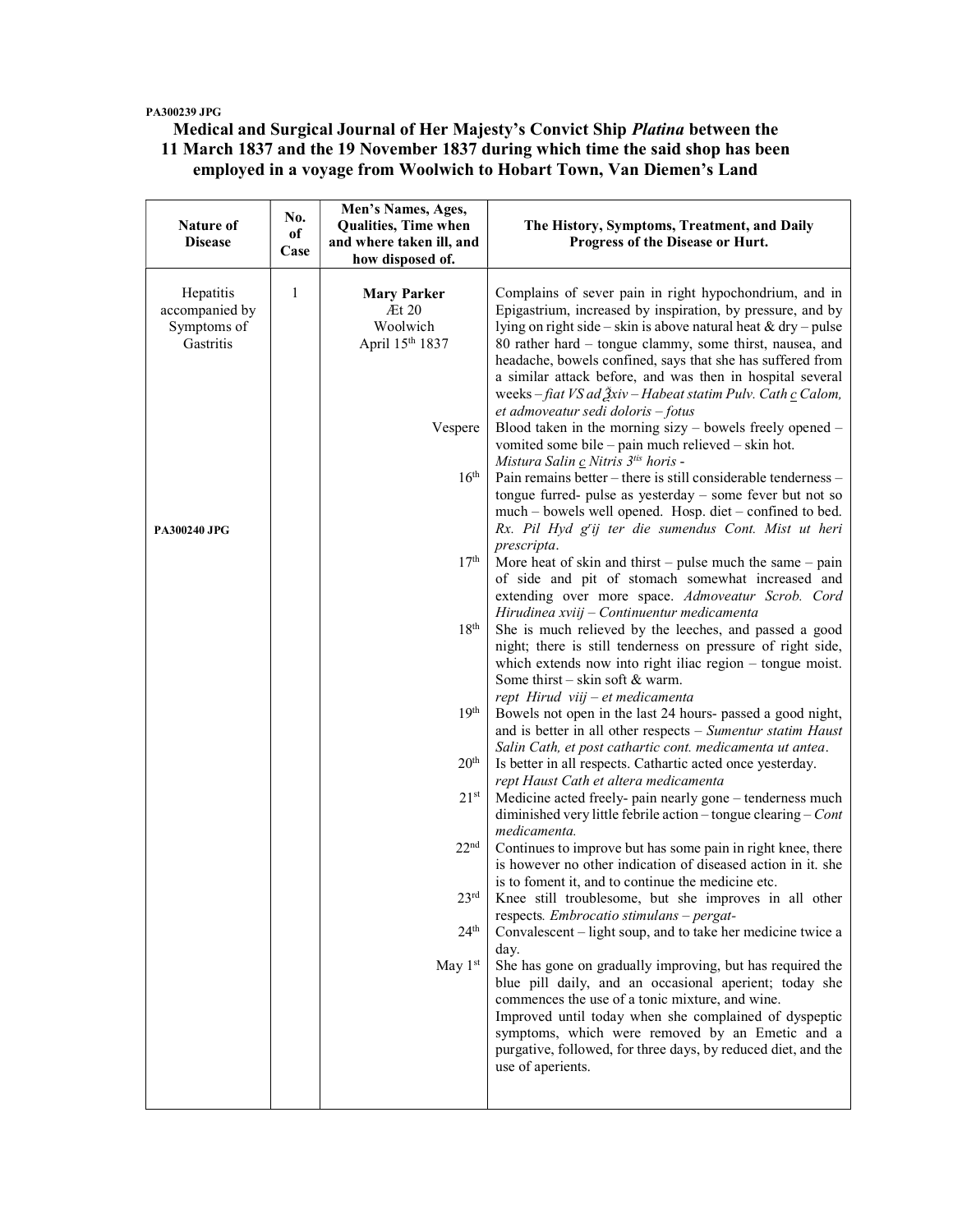|                                                                          |                | 12 <sup>th</sup><br>Discharged well<br>May 24 <sup>th</sup>                                                                    | Resumed the use of wine & the tonic. she continues to<br>improve and w as this day sufficiently recovered to return<br>to her mess.                                                                                                                                                                                                                                                                                                                                                                                                                                                                               |
|--------------------------------------------------------------------------|----------------|--------------------------------------------------------------------------------------------------------------------------------|-------------------------------------------------------------------------------------------------------------------------------------------------------------------------------------------------------------------------------------------------------------------------------------------------------------------------------------------------------------------------------------------------------------------------------------------------------------------------------------------------------------------------------------------------------------------------------------------------------------------|
|                                                                          |                |                                                                                                                                |                                                                                                                                                                                                                                                                                                                                                                                                                                                                                                                                                                                                                   |
| PA300241 JPG<br><b>Bilious Dyspepsy</b><br>followed by mild<br>Gastritis | $\overline{2}$ | <b>Georgina Taylor</b><br>At 20<br>Woolwich<br>18 <sup>th</sup><br>April 17th 1837                                             | Has nausea – constipation - light febrile action and pain in<br>Scrobic Cordis - Habeat statim Haust Emetic et horis ij<br>postea Pil Cath c Cal ij.<br>Medicine acted well, and relieved her much, but she still has<br>some fever with pain of head & stomach $-$ Mist Salina ter<br>die.                                                                                                                                                                                                                                                                                                                       |
|                                                                          |                | $19^{\rm th}$<br>Vespere                                                                                                       | Much nausea with bilious regurgitation, great pain at pit of<br>stomach, & considerable tenderness on pressure; headache<br>& fever increased. Habeat Mist Emet - Catharticam Idem<br>$\mu$ dolor et nausea perstent – admov' scorb. cordis fotus<br>Vomited freely in the course of the day with much relief,<br>ejecting large quantities of bilious fluid & mucus, bowels                                                                                                                                                                                                                                      |
|                                                                          |                | 20 <sup>th</sup>                                                                                                               | not sufficiently - tenderness much reduced less pain.<br>Haust Salin Cathart statim<br>Bowels freely open – there is today a return of the pain $\&$<br>tenderness extending into left hypochondrium - tongue red,<br>inclined to be dry, and coated partially with white mucus,<br>nausea very considerable – skin warm & moist – much thirst<br>- rept Mist Emeto - Cathartica $2^{nd}$ quaque hora, et quando                                                                                                                                                                                                  |
|                                                                          |                | 21 <sup>st</sup>                                                                                                               | cessavit vomitus, sumatur 3 <sup>tis</sup> quaque hora Mistura Salina<br>Sedatira<br>The urgent symptoms were completely relieved by bilious<br>vomiting – but the pain returned in the night, $\&$ was relieved<br>by the employment of a stimulating friction – there is still<br>thirst, with a red coated tongue - Habeat Haust. Salin.<br>effervescentum 3tis horis                                                                                                                                                                                                                                          |
|                                                                          |                | Vespere<br>22 <sup>nd</sup><br>23 <sup>rd</sup><br>24 <sup>th</sup>                                                            | The pain returned at 2 pm, and was forthwith relieved by<br>the application of 8 Leeches $-$ Cont Haust.<br>Pain etc have returned, and she is much the same as<br>yesterday in all other respects. Rept Hirud viij et Haustus<br>Much better in all respects - Cont Haustus<br>Symptoms again aggravated, but without nausea - bowels<br>not free – Admoveatur Scrob Cordis Hirud $x$ – sumatur<br>Haust Salin Cath et post Catharsin continuentur Haust<br>Salini ut antea                                                                                                                                      |
| PA300242 JPG                                                             |                | $25^{\rm th}$<br>26 <sup>th</sup><br>27 <sup>th</sup><br>28 <sup>th</sup><br>May $1st$<br>Discharged well May 13 <sup>th</sup> | Better in all respects – bowels open no pain – Haustus $4^{iis}$<br>horis<br>Slight headache, and uneasiness about the ventricular<br>region- Haust Cathart.<br>Convalescent – soup $&$ rice<br>Not so well - Haust Purgans<br>Has continued to improve since last report - Habeat<br>Mistura Quinæ Žij, bis die, et Vini Žij<br>She continued to do well from the above date, and was quite<br>well by the present one.<br>This girl sustained several attacks, similar in nature, but<br>varying much in degree, none having been so severe as that<br>detailed here; eventually she was landed in high health. |
|                                                                          |                |                                                                                                                                |                                                                                                                                                                                                                                                                                                                                                                                                                                                                                                                                                                                                                   |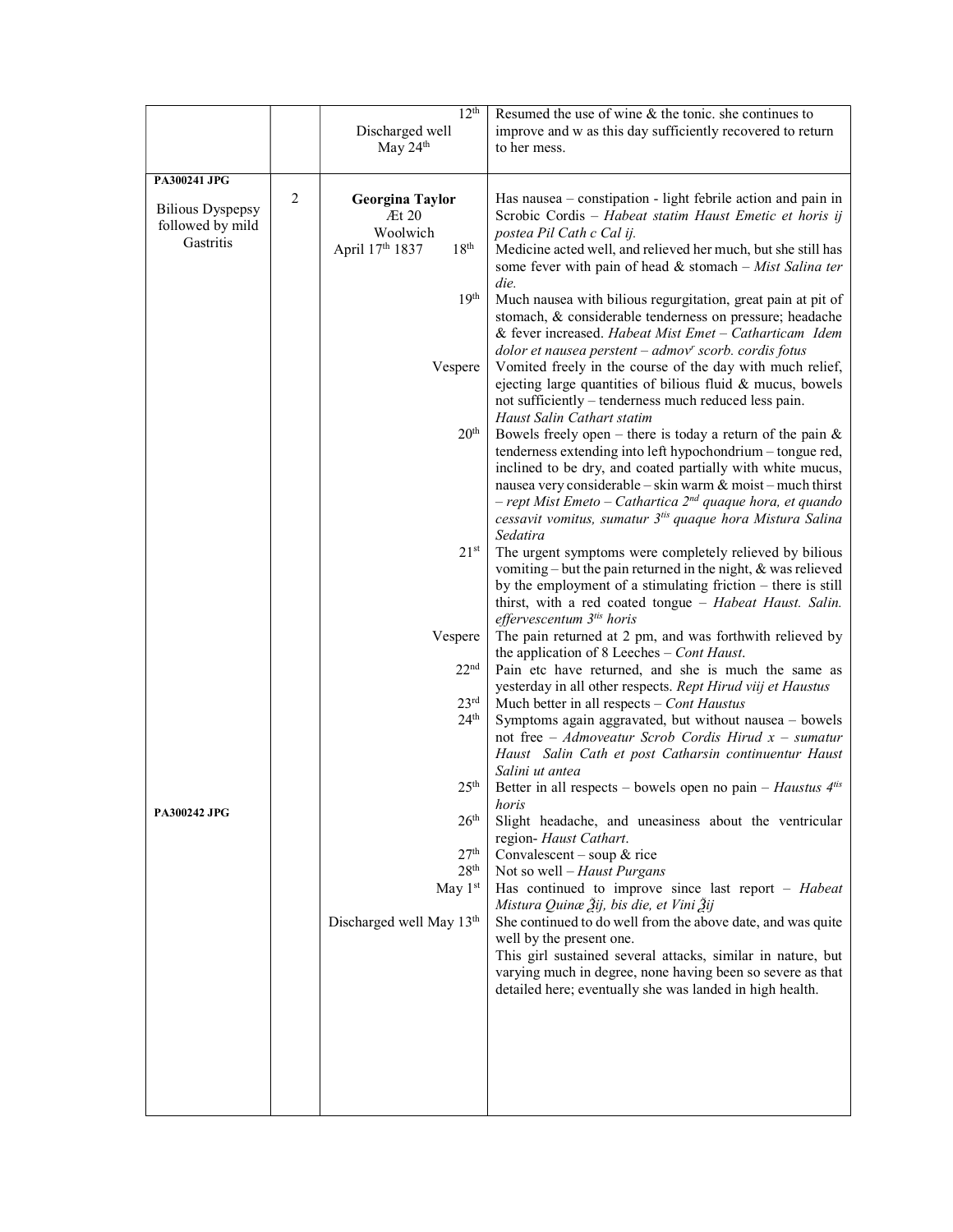| Porrigo occupying<br>the whole hairy<br>scalp                                                       | 3              | <b>Mary Smith</b><br>Æt 24<br>Woolwich<br>April 17th<br>Discharged to "Unite"<br>April 19th<br>per order of Mr Capper                                                                          | Shaved her had this day, which is affected with Porrigo<br>Larvalis, which has, she states, exists from her infancy in its<br>present form- the whole of scalp is covered with thick<br>crusts, of a greenish yellow colour, which are easily<br>removed, but as readily replaced by the exsiccation of a<br>mucous exudation that immediately follows the detachment<br>of the scab – she complains much of pain and itching of the<br>scalp, which are relieved by the use of ablution with warm<br>water - this woman was sent from Penitentiary, and ai have<br>objected to her as an object most decidedly unfit to be in her<br>resent situation.                                                                                                                                                                                                                                                                                                                                                                                                                                                                                                                                                                                                                                                                                   |
|-----------------------------------------------------------------------------------------------------|----------------|------------------------------------------------------------------------------------------------------------------------------------------------------------------------------------------------|-------------------------------------------------------------------------------------------------------------------------------------------------------------------------------------------------------------------------------------------------------------------------------------------------------------------------------------------------------------------------------------------------------------------------------------------------------------------------------------------------------------------------------------------------------------------------------------------------------------------------------------------------------------------------------------------------------------------------------------------------------------------------------------------------------------------------------------------------------------------------------------------------------------------------------------------------------------------------------------------------------------------------------------------------------------------------------------------------------------------------------------------------------------------------------------------------------------------------------------------------------------------------------------------------------------------------------------------|
| Venereal chancers<br>and incipient<br>bubo3                                                         | $\overline{4}$ | <b>Ann Rider</b><br>At 18<br>April 19th 1837<br>Discharged to "Unite"<br>April 20 <sup>th</sup><br>by order of Mr Capper                                                                       | Made complaint this morning of some affection of the<br>genitals; on examination I find several chancers situated<br>within the labia majora, these are each about the size of half<br>a pea, with indurated based, surrounded by moderate<br>inflammation, and accompanied by enlargement of the left<br>inguinal glands. I have recommended her to be removed, on<br>the grounds, that the ship's hospital is small, and that the<br>use of mercury will, in all probability, reduce her health, and<br>expose her to the inroad of scurvy.                                                                                                                                                                                                                                                                                                                                                                                                                                                                                                                                                                                                                                                                                                                                                                                             |
| PA300243 JPG<br>Contusion of the<br>Spine followed by<br>slight<br>derangement<br>within the Pelvis | 5              | <b>Sarah A Boulton</b><br>Æt 19<br>in the Thames<br>April 26th 1837<br>Vespere<br>27 <sup>th</sup><br>28 <sup>th</sup><br>May 2 <sup>nd</sup><br>3 <sup>rd</sup><br>Discharged well<br>May 9th | In descending the main hatchway, fell, along with the<br>ladder, which was carelessly placed, and sustained an injury<br>of the back; she complains of much pain about the centre of<br>the spinal column, but there is on examination no further<br>evidence of injury.Admoveatur fotus Spina dorsi.<br>The fomentation relieved the pain for several hours, but it<br>has now returned, and extends with some severity into the<br>left side, there is also slight fever.<br>ft V S ad $\tilde{A}x$ – Cap <sup>t</sup> Pulv. Purg.<br>Medicine acted well - pains relieved - some headache.<br>Pain in back again rather troublesome, and extending into<br>both sides - no fever. Embrocatio stimulans<br>The pains were relieved until today, when they returned,<br>and extended into the belly.<br>Severe pain in hypogastric region, while the original pains<br>have entirely ceased, bowels loose. Some headache -<br>menses deficient for several months. Coxilurium et fotus<br>The uterine pain continued to have [been] at intervals,<br>accompanied by some impeded action of the bladder, and<br>tenesmus – fomentation, hip bath, a suppository of opium,<br>and the occasional use of a carminative, with the use of<br>friction of the spinal column, entirely removed all the<br>symptoms in the course of a few days. |
| Oesophagitis<br>produced by<br>swallowing a pin                                                     | 6              | <b>Jane Duffy</b><br>At 18<br>Downs<br>April 28th 1837                                                                                                                                         | Swallowed a pin by accident last night, which lodged in the<br>gullet immediately behind the thyroid cartilage; producing<br>pain, & some spasm; I endeavoured to extract it, but could<br>succeed only in moving it onward into the stomach; and<br>then administered a dose of castor oil $-$ she now complains<br>of much pain in swallowing, which extends form the point<br>formerly occupied by the pin, downwards into the stomach,<br>in which viscus there is also tenderness on pressure, and                                                                                                                                                                                                                                                                                                                                                                                                                                                                                                                                                                                                                                                                                                                                                                                                                                   |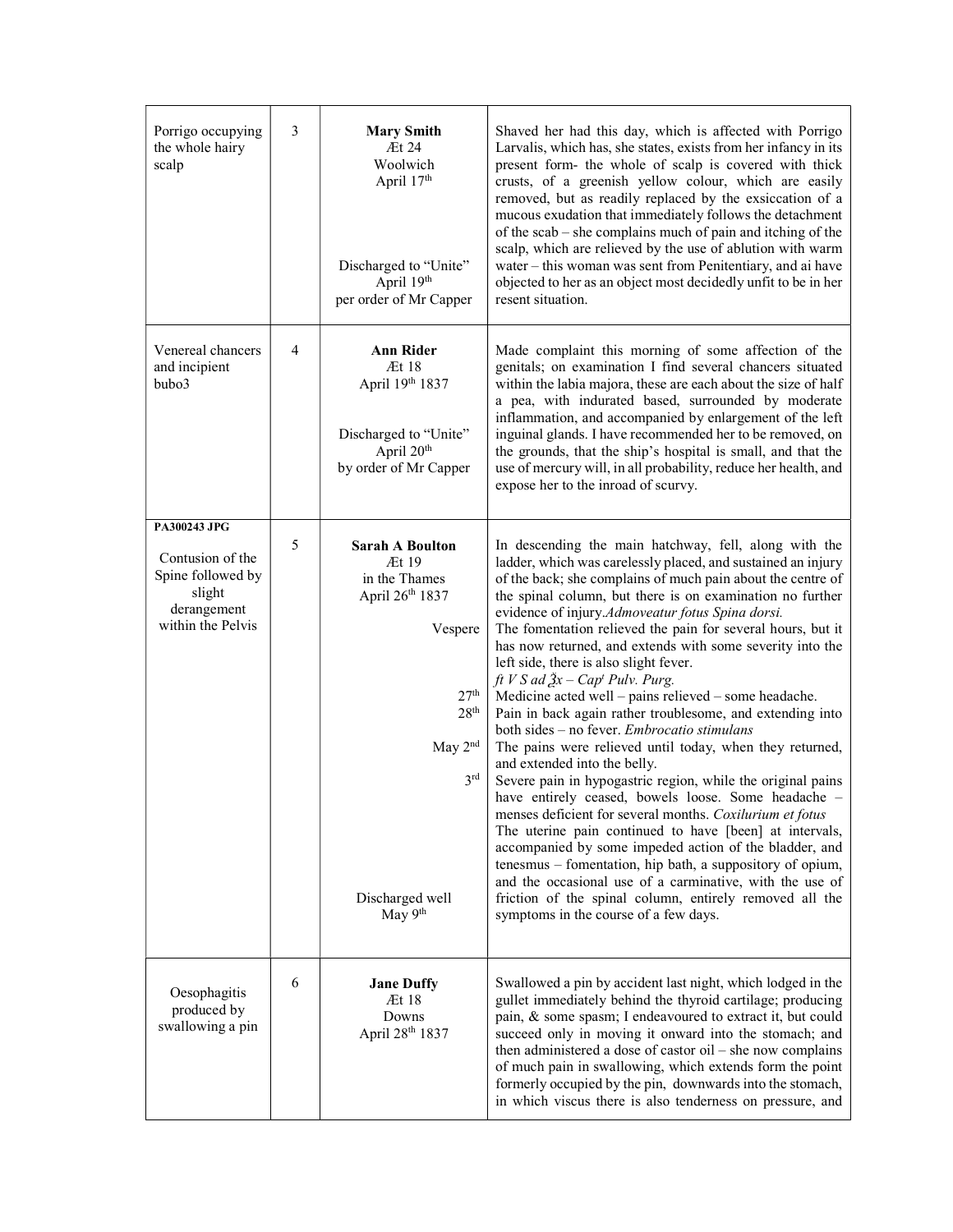| PA300244 JPG                                                                                       |   | 29 <sup>th</sup><br>30 <sup>th</sup><br>May 1st<br>Discharged well<br>May 27th | pain on taking nourishment of any kind – she is hoarse and<br>has some cough and fever $-$ bowels open by physic $-$<br>Habeat fotus, et Capt. Mist Salin c Mag. 3 <sup>tis</sup> horis.<br>Much the same. Cont. Mistura. ft VS e brachio ad $\frac{3}{2}$ xiv<br>Less fever; pain, & Dysphagia relieved - Cont. mistura.<br>Free disengagement of mucus from oesophagus, and<br>improvement in all respects - from this period she continued<br>to do well, there was no recurrence of inflammatory<br>symptoms, and in a few days she commenced the use of<br>wine and tonics; under which treatment she became<br>completely well                                                                                                                                                                                                                                                                                                     |
|----------------------------------------------------------------------------------------------------|---|--------------------------------------------------------------------------------|------------------------------------------------------------------------------------------------------------------------------------------------------------------------------------------------------------------------------------------------------------------------------------------------------------------------------------------------------------------------------------------------------------------------------------------------------------------------------------------------------------------------------------------------------------------------------------------------------------------------------------------------------------------------------------------------------------------------------------------------------------------------------------------------------------------------------------------------------------------------------------------------------------------------------------------|
| Gonorrhoea<br>accompanied by<br>an acute<br>Rheumatic<br>affection and<br>afterwards by<br>Iritis. | 7 | M. A. Brady<br>At 21<br>Downs<br>April 28th 1837<br>May $8th$                  | Complains of the usual symptoms of Gonorrhoea, which<br>she says have existed for several weeks, but now give her<br>more trouble than they did. Barley water, with Carbonate of<br>Soda – frequent ablution of the genitals, and occasional<br>aperients. Under this treatment, the scalding was relieved,<br>and the discharge diminished for some days, when an<br>eruption of pustules took place over both labia, and<br>extended downwards over a large portion of the anal fissure<br>$-$ this eruption at first caused a great deal of pain & swelling,<br>and was relieved by poultices & warm ablution, after which<br>strong solution of the Nitrate of Silver almost healed the<br>ulcerations which followed.                                                                                                                                                                                                               |
| PA300245 JPG                                                                                       |   | May $20th$                                                                     | A new set of symptoms now commenced, pain, swelling,<br>and stiffness attacked the left elbow, then affected the right<br>and subsequently wandered to the knees, ankles, & other<br>joints: this state was met by the use of small doses of<br>Calomel & Opium, which produced slight mercurial action<br>in the system, & completely removed the articular disease -<br>the genital pustules and discharge continued however to<br>annoy her, and varied much in their state, from day to day;<br>sometimes attended by much pain & inflammation, at others<br>almost disappearing; upon these nothing appeared to have<br>so good effect as the application of the Nitrate, in strong<br>solution, preserving cleanliness and the frequent use of<br>aperients.                                                                                                                                                                       |
|                                                                                                    |   | June 27 <sup>th</sup><br>August 1 <sup>st</sup>                                | At this time an inflammatory state of the left iris manifested<br>itself; a general & local bloodletting were practised, and the<br>use of the pill in combination with Opium & Ipecac was<br>forthwith consumed; her mouth became slightly effected in<br>a few days, when the Eye amended; she continued the use<br>of the mercurial in very small doses until the end of July, at<br>which time the eye was completely well, and the genital<br>affection had almost disappeared & the menses had recurred<br>for the first time during many months.<br>A slight gastric attack now took place, which subsided in a<br>few days, under the use of soda & nitre; the pustules and<br>vaginal discharge again recurring $-$ the calomel wash as<br>now used, tonics administered internally, and all other<br>medications (with the exception of aperients) omitted – her<br>general health now improved from day to day, but the state |
|                                                                                                    |   | Discharged well<br>October 7 <sup>th</sup><br>1837                             | of the genitals remained the same; fluctuating much under<br>the use of a variety of local applications, and eventually<br>healing completely; but not until after repeated<br>disappointments. The uterine functions were restored to<br>their healthy state, and when she was discharged, she had<br>regained her health & embonpoint.                                                                                                                                                                                                                                                                                                                                                                                                                                                                                                                                                                                                 |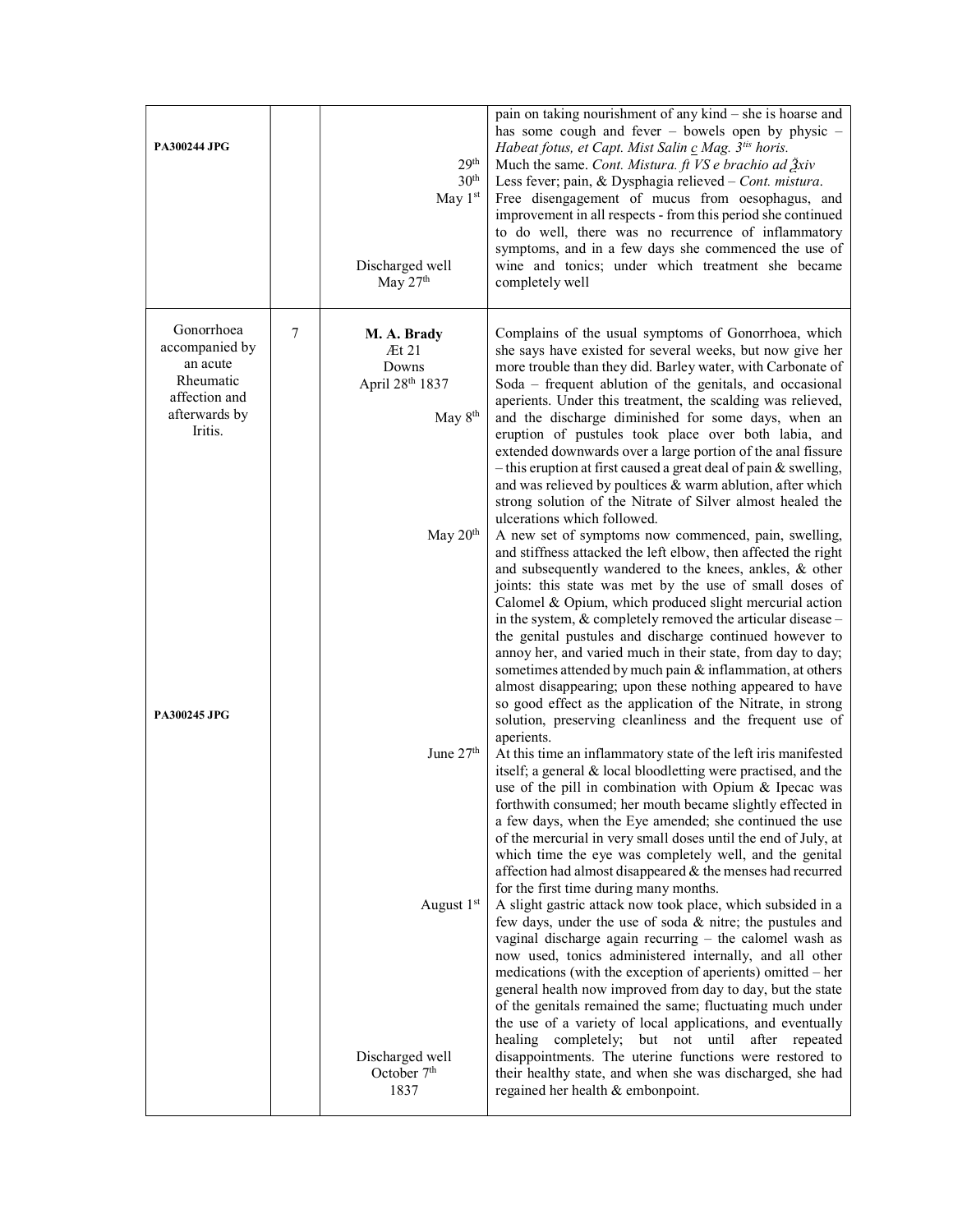| Primary Venereal<br>with considerable<br>uterine<br>derangement | 8 | <b>Charlotte Shepherd</b><br>At 23<br>At sea<br>May 9th 1837 | Considers herself to be six months advanced in pregnancy,<br>and the size of her abdomen corresponds, while the absence<br>of menstrual discharge, and her [sensations?] in general<br>confirm the idea; with this single exception, that she has<br>never felt the motion of the foetus. She states that she has<br>some pain of the genitals, which on examination is found to                                                                                                                                                                                                                                                            |
|-----------------------------------------------------------------|---|--------------------------------------------------------------|---------------------------------------------------------------------------------------------------------------------------------------------------------------------------------------------------------------------------------------------------------------------------------------------------------------------------------------------------------------------------------------------------------------------------------------------------------------------------------------------------------------------------------------------------------------------------------------------------------------------------------------------|
| <b>PA300246 JPG</b>                                             |   | 14 <sup>th</sup>                                             | proceed from a chancre, situated at the posterior portion of<br>the os externum; its surface is languid, its base large $\&$<br>indurated, its extent about 2 lines in diameter; the left<br>labium is much swollen, as are several glands in the<br>corresponding groin. Pulveris Cathartiens - Lotio Plumbi<br>The medicine opened her bowels freely, and she continued<br>the lotion with much benefit - today she has suffered<br>severely from pain in the lumbar region, which surrounds<br>the abdomen, and dips into the hypogast. There is also a<br>good deal of general excitement $-ft$ V.S. ad $\frac{\partial x}{\partial y}$ |
|                                                                 |   | 15 <sup>th</sup>                                             | The bleeding relieved her much, $\&$ she now has no fever,<br>she still suffers from pain in the back; and a vaginal<br>discharge, menstrual in character, has come on. The<br>abdominal tumour has become reduced, and on laying my<br>hand on the abdomen, I do not satisfactorily detect sufficient<br>enlargement of the uterus to warrant the belief, that she is<br>so far advanced, as she states, in pregnancy.<br>Mist Salin c Magnes 6 horis                                                                                                                                                                                      |
|                                                                 |   | 16 <sup>th</sup>                                             | Rx Ext Hyoscy g' viij Hydrarg Submur g' j Antim Tart g' 1/4<br>$M$ p pilul ij $H S S$ si dolor urgent<br>The pain is again troublesome, although she passed several<br>hours free from all annoyance, in the course of the night.<br>The vaginal discharge continues $-$ no febrile action.<br>Rx. Ext Hyoscyam g' v Hydrarg Submur g' fs<br>Ant. Tart $g^{r}$ 1/6 p Pil bis die sumanda - App <sup>r</sup> lumbis Emp<br>Catharidis vespere.                                                                                                                                                                                               |
|                                                                 |   | 17 <sup>th</sup><br>18 <sup>th</sup>                         | Much pain in the night, accompanied by sense of weight &<br>bearing down, these have passed off, and she is now in<br>comparative ease – blister drew well – Cont. Pilulæ<br>Complains of nothing today but pain in Scorbiculus Cordis<br>- the menstrual flow has ceased - the swelling of labium $\&$<br>groin has subsided, and the sore is sluggish. Cont Pilulæ $-$                                                                                                                                                                                                                                                                    |
|                                                                 |   | 19 <sup>th</sup><br>20 <sup>th</sup>                         | Lotio alba<br>Continuentur omnia<br>Has a severe return of uterine pain, which affects the back<br>& belly generally, and is attended with great bearing down;<br>the abdomen is again enlarged $-$ on examination per<br>vaginam, I found the cervix uteri of its usual unimpregnated<br>dimensions - the os uteri rather more accurately closed than<br>common, and possessed of such extreme sensibility that she<br>cried out with pain, whenever the joint of the finger was                                                                                                                                                           |
| <b>PA300247 JPG</b>                                             |   |                                                              | carried within the circle, and remained in much pain for<br>several hours after examination. I found no uterine tumour<br>whatever (per vaginam), $\&$ have decided that she is not<br>pregnant – the sore remains as before, and is to be touched<br>with Argent Nitras - Cont Pilul.                                                                                                                                                                                                                                                                                                                                                      |
|                                                                 |   | 21 <sup>st</sup><br>22 <sup>nd</sup>                         | Mouth a little sore - Cont. Pil.<br>Mouth more sore $-$ saliva flowing freely $-$ suffers much<br>from a gum abscess – other symptoms improving.<br>Habeat Gargarisma Sodæ Chloratis<br>Prætermittantur Pilulæ                                                                                                                                                                                                                                                                                                                                                                                                                              |
|                                                                 |   | 23 <sup>rd</sup>                                             | Sore clean, rather irritable, causing some return of laial<br>swelling; face ache very troublesome - gums less sore -                                                                                                                                                                                                                                                                                                                                                                                                                                                                                                                       |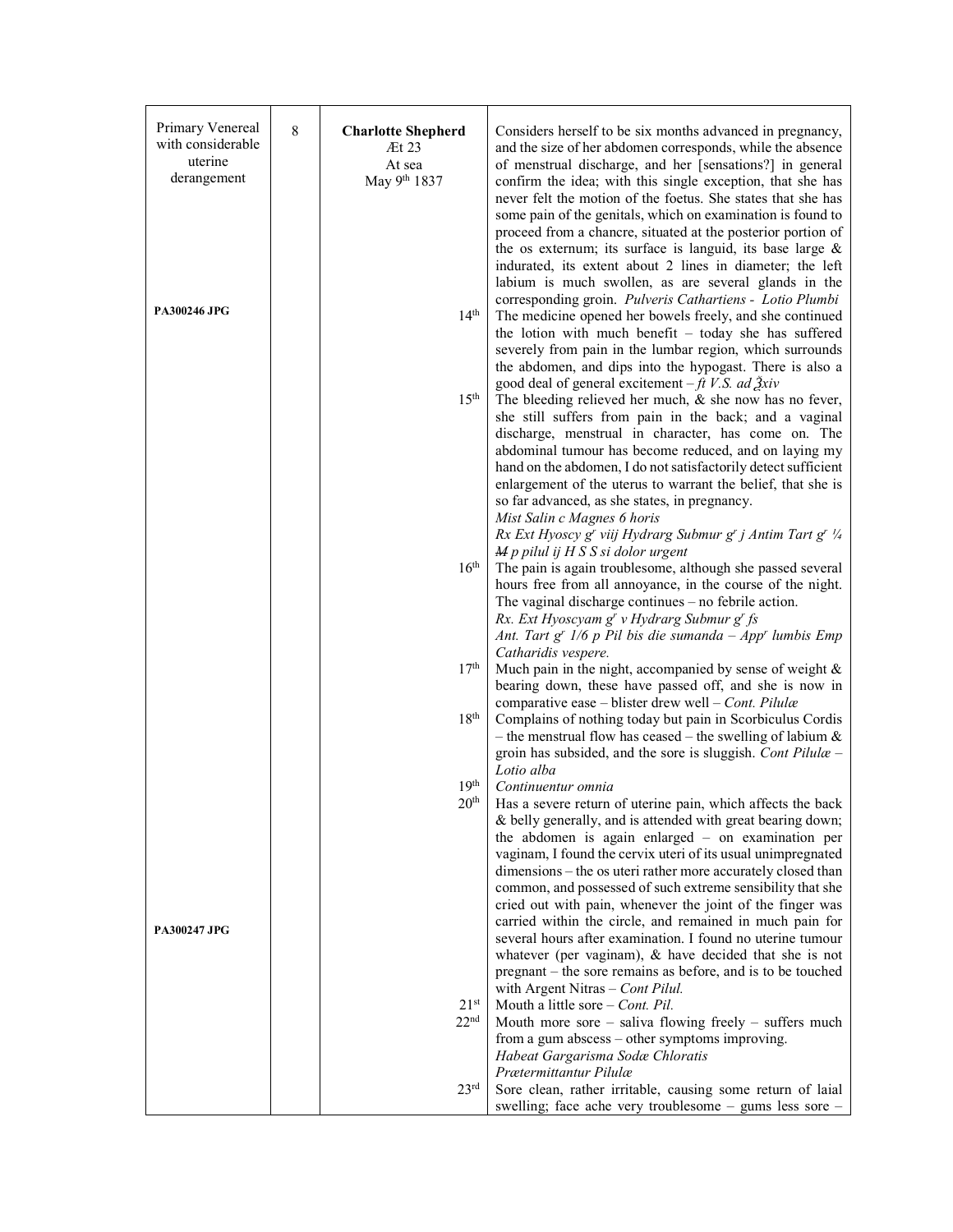|                                                               |    | 29 <sup>th</sup><br>June $1st$<br>2 <sup>nd</sup><br>Discharged well<br>June 19th                                                                                                                          | better in other respects – rept Pil $HS - et Gargar - Habeat$<br>Lotion. Hyd. Sub. - fotum et guttas odontalgia<br>She has continued much the same, and has had the means<br>mentioned in the last report, with regularity; the sore is<br>improving, labial swelling again subsided - there has been<br>no return of uterine pain until today – mouth a little sore<br>præterm' Pil c Cal et Gargaris.<br>Rx Ext Hyoscy - Ext Conii aa g' iifs Pulv Ipec g' 1 $\frac{1}{2}$<br>p pilul bis die $s^d$ . Cont Lotio alba mercurialis.<br>Takes nourishment & some wine.<br>Still improves in all respects, but is very weak - Habeat<br>Misturam tonica Quinnæ bis die<br>Some return of abdominal pain & enlargement- no fever -<br>Sore healed, mouth well - Sumatur statim Haust Ammoniæ<br>$c$ Rheo - to apply a flannel roller to abdomen.<br>She continued to improve, in general, but suffered<br>occasional returns of the uterine pain, and a small attack of<br>Piles; these however were always speedily relieved, the<br>menses became established freely, and with tolerable<br>regularity; but she remained an occasional patient up to the<br>termination of the voyage, suffering often from dyspeptic<br>ailments, as well as from the uterine irritability, which gave<br>her so much trouble at its commencement, though far less<br>severely than at first.            |
|---------------------------------------------------------------|----|------------------------------------------------------------------------------------------------------------------------------------------------------------------------------------------------------------|-------------------------------------------------------------------------------------------------------------------------------------------------------------------------------------------------------------------------------------------------------------------------------------------------------------------------------------------------------------------------------------------------------------------------------------------------------------------------------------------------------------------------------------------------------------------------------------------------------------------------------------------------------------------------------------------------------------------------------------------------------------------------------------------------------------------------------------------------------------------------------------------------------------------------------------------------------------------------------------------------------------------------------------------------------------------------------------------------------------------------------------------------------------------------------------------------------------------------------------------------------------------------------------------------------------------------------------------------------------------------------------------|
| PA300248 JPG<br>Gastritis<br>occurring in a<br>Pregnant woman | 9  | <b>Ann Marney</b><br>Æt 22<br>At sea<br>May 15th 1837<br>16 <sup>th</sup><br>17 <sup>th</sup><br>18 <sup>th</sup><br>25 <sup>th</sup><br>$26^{\rm th}$<br>Discharged well<br>June 13 <sup>th</sup><br>1837 | Has the red, yellow coated, tongue, sickness, febrile<br>excitement, ventricular pain & tenderness, thirst, & malaise<br>indication of mucous gastritis; the bowels are natural -<br>ft V S ad Ѯxvj. Habeat, ter die, Mist Salin c Mag. She is<br>about seven months advanced in pregnancy.<br>Fever less, tongue improved, better in all respects. Cont<br>Mistura et Sumatur statim haustus Sal. Cath.<br>Bowels open, but not sufficiently, improving otherwise -<br>some pain of back – rept Haust Cathart.<br>Habeat Linimentum stimulans<br>Bowels fully open - better - Cont Mist Salin c Magnesia<br>Has gone on improving – periodical pains of back $\&$ uterus<br>came on today, which appear to increase in severity and<br>frequency, and indicate the approach of labour.<br>Was delivered at 9:30 am of a dead male child, apparently<br>of about seven months - the placenta $\&$ membranes were<br>thrown off in about three quarters of an hour, she was put to<br>bed $\&$ appeared to be in a comfortable state requiring no<br>opiate.<br>From this period she did well, the lochia even not abundant,<br>the milk caused her some pain & trouble, but was drawn off<br>occasionally, & dispersed by gentle frictions - an<br>occasional aperient being administered, & the diet<br>regulated; convalescence was permanent, & she remained<br>healthy all the voyage |
| Hepatitis<br>with strong<br>Dysenteric<br>tendency            | 10 | <b>John Topp</b><br>Æt 30<br>At sea<br>May 28th 1837                                                                                                                                                       | Was under treatment a few days since, having strained his<br>loins in lifting a weight; this was relieved by bloodletting,<br>& an embrocation; and he had returned to his work. He now<br>complains of sever pain in the right hypogastrium and<br>Scrobiculus Cordis, with uneasiness in the colic region, &<br>frequent inclination to stool, passing mucus, without blood                                                                                                                                                                                                                                                                                                                                                                                                                                                                                                                                                                                                                                                                                                                                                                                                                                                                                                                                                                                                             |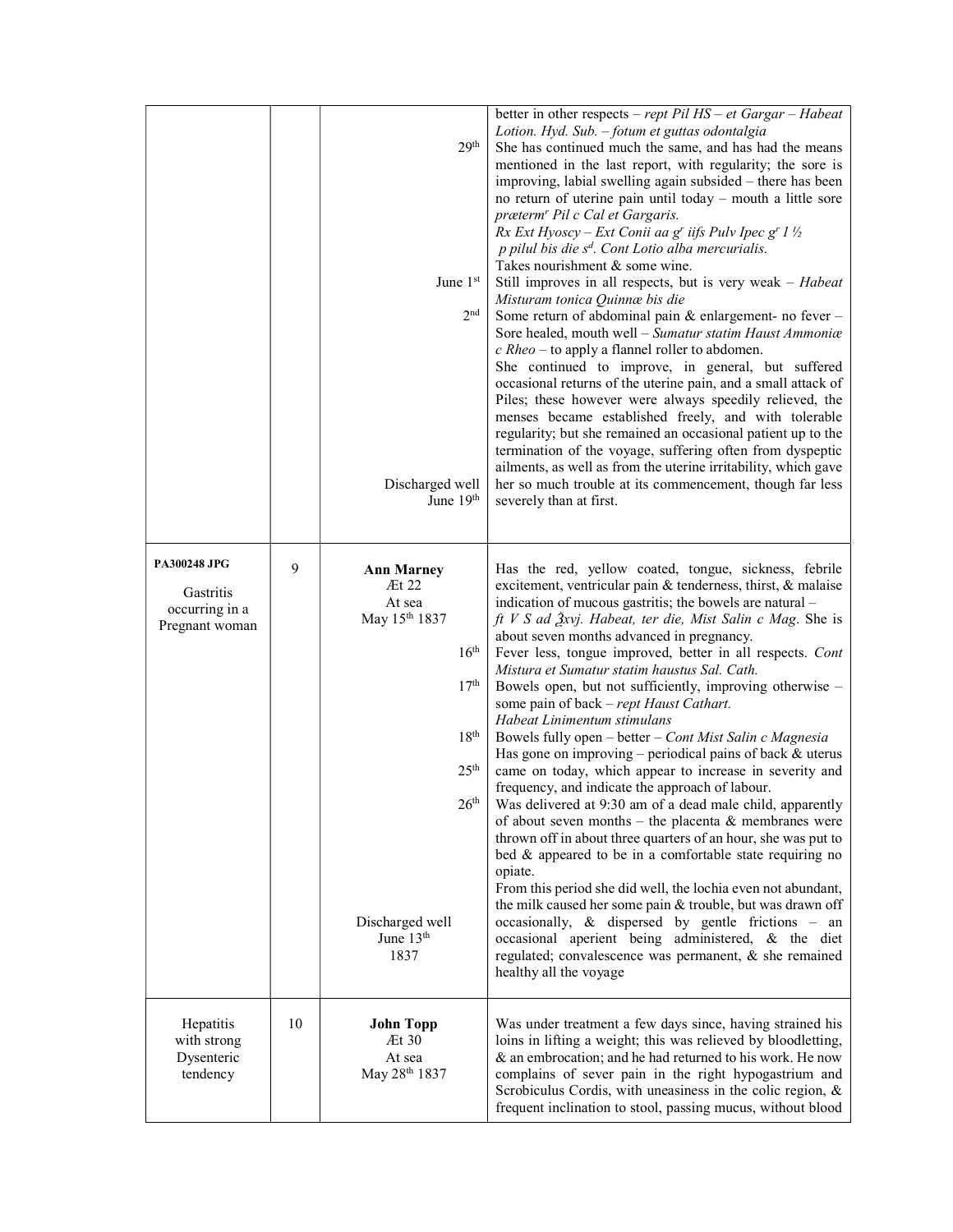|                     |                  | griping or tenesmus - the hepatic pain is aggravated by<br>pressure $\&$ by deep inspiration – tongue thickly coated with                                                           |
|---------------------|------------------|-------------------------------------------------------------------------------------------------------------------------------------------------------------------------------------|
| <b>PA300249 JPG</b> |                  | yellow mucus, skin nearly natural - pulse hard but not<br>quick, aspect spare & extremely unhealthy.<br>Fiat VS i brachio ad $\tilde{g}xyj$                                         |
|                     | 29 <sup>th</sup> | Rx Hyd Submur $\partial j$ Opii g' iij p Pil iij statim sumanda<br>Blood drawn yesterday buffed, the symptoms are certainly                                                         |
|                     |                  | somewhat mitigated, & though he feels a little relieved, is<br>still very ill $-$ the state of the bowels is the same as                                                            |
|                     |                  | yesterday, nothing but mucus having been passed for the<br>last 36 hours - rept Pil ut heri HS et sumatur statim Haustus                                                            |
|                     | 30 <sup>th</sup> | Cretaceus                                                                                                                                                                           |
|                     | 31 <sup>st</sup> | He is much the same, there is slight mercurial fector $-$ Cont'.<br>Pulse improved, skin cool, tongue moist, and its coating                                                        |
|                     |                  | inclined to separate at the edges - thirst less, and the bowels<br>have not been disturbed for the last 12 hours, the mercurial                                                     |
|                     |                  | influence is not more evident $-$ he bears pressure over the<br>hepatic & ventricular regions better than he did, and his<br>sensations are much improved in comfort. Cont. Pilulæ. |
|                     | June 1st         | Is much the same in general, but has passed a small feculent<br>motion, dark coloured & offensive, without straining or                                                             |
|                     |                  | uneasiness.                                                                                                                                                                         |
|                     | 2 <sub>nd</sub>  | Cont. Pilulæ – Habeat Ung. Tigli 3j lateri infricandum<br>Is very nervous, and complains much of pain, whereon he                                                                   |
|                     |                  | attempts to rise in bed, the diaphragm generally would<br>appear to be the seat of this symptom $-$ he bears pressure                                                               |
|                     |                  | well, but still has considerable pain when it is practised -<br>bowels have been again open $-$ gums swollen but the                                                                |
|                     |                  | salivary glands are not affected nor the teeth tender.<br>App <sup>r</sup> Emp Cath lateri dextro                                                                                   |
|                     | $3^{\text{rd}}$  | The pain of diaphragm relieved by blister, has some cough<br>& expectoration, bowels inclined to be relaxed – mouth as<br>yesterday – mercurial odour more perceptible _ Habeat     |
|                     | Vespere          | statim Olei Ricini 3vj c Tr Opii g <sup>tt</sup> xv<br>Took a second dose of the oil, which produced copious                                                                        |
|                     |                  | motions, containing depraved bilious, feculencies<br>, some mucus & blood, but unattended by pain or tenesmus                                                                       |
|                     | 4 <sup>th</sup>  | $-$ sumantur HS g <sup>r</sup> ij opii.<br>Feels more comfortable – has some pain of side still – cough                                                                             |
|                     |                  | & expectoration, mouth much the same $-$<br>Rept Ol Ric c Mentha                                                                                                                    |
|                     | Vespere          | He rejects the oil and took a powder containing 20 grains of<br>Rhubarb and 3 of Calomel.                                                                                           |
|                     | 5 <sup>th</sup>  | Medicine has not acted satisfactorily; he is free from pain,<br>excepting on taking a deep inspiration - expectorates rather                                                        |
| PA300250 JPG        |                  | freely, has slight cough $-$ gums rather sore $-$ tongue still<br>furred thickly, but moist.                                                                                        |
|                     | Vespere          | The medicine has acted, producing three motions, similar to<br>those before noticed; and he feels low $&$ much depressed –                                                          |
|                     | 6 <sup>th</sup>  | opii g' ij HS<br>Passed a good night, there is still some pain of side - tongue                                                                                                     |
|                     |                  | & mouth must the same, cough & expectoration as before $-$<br>Habeat Pil Cathart c Cal ij $6^{ta}$ quaque hora donec alvus                                                          |
|                     | 7 <sup>th</sup>  | bene responderit<br>Passed four stools, similar to the last, but without mucus or                                                                                                   |
|                     |                  | blood, & unaccompanied by griping or pain, but with some<br>distress from debility $-$ the hepatic pain is better, but he is                                                        |
|                     |                  | very weak & nervous - to take occasionally small portions<br>of Sago, with wine- no medicine.                                                                                       |
|                     |                  |                                                                                                                                                                                     |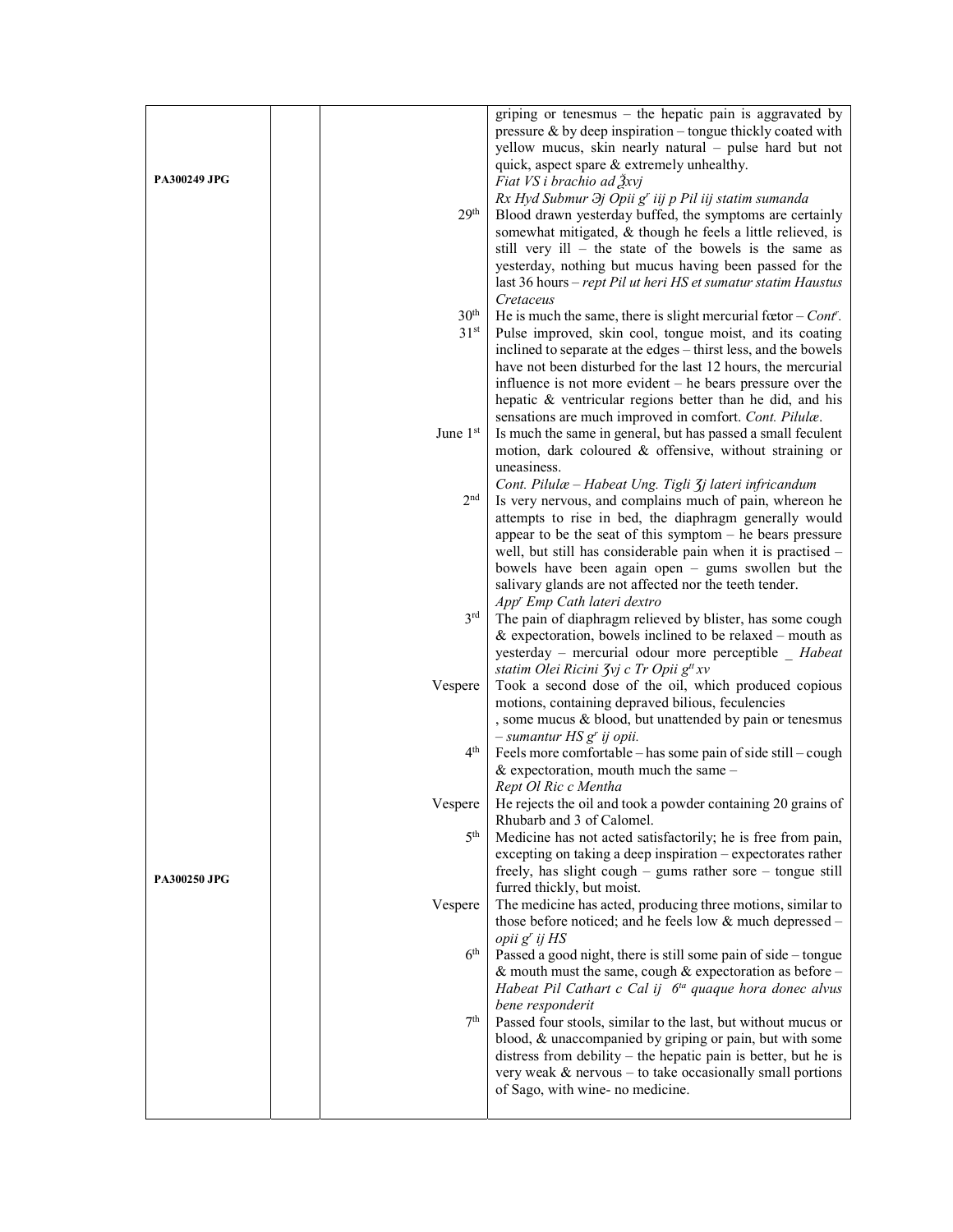|                                                                                              |    | 8 <sup>th</sup><br><b>9th</b>                                                   | Is less nervous, & appears to have improved a little in all<br>respects, continue the wine.<br>Some pain of belly & diarrhoea came on in the night; he<br>passed three depraved bilious motions, without straining or                                                                                                                                                                                                                                                                                                                                                                                                                  |
|----------------------------------------------------------------------------------------------|----|---------------------------------------------------------------------------------|----------------------------------------------------------------------------------------------------------------------------------------------------------------------------------------------------------------------------------------------------------------------------------------------------------------------------------------------------------------------------------------------------------------------------------------------------------------------------------------------------------------------------------------------------------------------------------------------------------------------------------------|
|                                                                                              |    | 11 <sup>th</sup>                                                                | much uneasiness – he took an opium pill which relieved the<br>debility so produced, $\&$ gooes with the wine $\&$ Sago<br>He is mending -slept 5 hours last night, continuously $-$<br>bowels have not been open for 48 hours - Olei Ricini $\overline{\mathcal{S}}$ vj -                                                                                                                                                                                                                                                                                                                                                              |
|                                                                                              |    | $12^{th}$<br>14 <sup>th</sup>                                                   | coffee & light soup.<br>Bowels open thrice from oil, excreta more natural - still<br>very weak, mouth better – no cough – very little hepatic pain<br>- bears pressure well - soup & wine - no medicine<br>Much the same $-$ bowels have acted once $-$ secretions                                                                                                                                                                                                                                                                                                                                                                     |
|                                                                                              |    |                                                                                 | appear less healthy Pil Cath c Cal ij                                                                                                                                                                                                                                                                                                                                                                                                                                                                                                                                                                                                  |
|                                                                                              |    | $15^{\rm th}$<br>July 8 <sup>th</sup><br>Discharged to day Duty                 | Pills operated $-$ secretions still unnatural $-$ he improves<br>perceptibly, takes wine & light nourishment.<br>From the above date, he continued with occasional<br>variations, to do well - the diet required much management<br>& alteration – the bowels frequent regulation & the hepatic                                                                                                                                                                                                                                                                                                                                        |
| <b>PA300251 JPG</b>                                                                          |    | August 20 <sup>th</sup>                                                         | region was profusely rubbed with a mercurial liniment<br>under this plan of treatment, continued with great attention<br>to clothing, he completely recovered, & looked far more<br>healthy than when he joined the ship – misfortune however<br>still attended him, for on this date, he by a fall suffered a<br>subluxation of the scapular extremity of left clavicle; the<br>injury did well, and its effects had nearly ceased when he<br>left the ship in September, at the Cape of Good Hope, by his<br>own request.                                                                                                            |
| Hooping Cough<br>Terminating in<br>fatal Pneumonia                                           | 11 | <b>Thomas Bailey</b><br>Æt 2. Free child<br>At Sea<br>May 22 <sup>nd</sup> 1837 | This child, from his mother's account has been puny.<br>Delicate from birth; he suffered in infancy from a long $\&$<br>severe attack of cerebral disease; was put into the sick list,<br>as above stated, with the usual symptoms of Pertussis; the<br>paroxysms of cough were never remarkable for severity or<br>duration, and the excreta were copious & freely thrown off<br>from the lungs; the disease was unattended by fever; under<br>the use of the Tartar Emetic solution, combined with small<br>quantities of Hyoscynamus, and a stimulating embrocation<br>applied to the chest $&$ back, he appeared to be doing well, |
|                                                                                              |    | June 13 <sup>th</sup><br>Died<br>June 19th<br>1837                              | until this date; when dyspnoea, fever, and suspended<br>expectoration indicated inflammatory action within the<br>chest -to meet the new attack, leeches, purgatives, &<br>antimonials, were employed, but he was already so much<br>reduced, that bloodletting could not be carried so far as I<br>wished, and the febrile excitement remaining permanent,<br>contraindicated the employment of blisters - gradually<br>increasing dyspnoea, ushered in an attack of convulsions,<br>which after recurring a third time within 48 hours,<br>terminated his existence.                                                                 |
| PA300252 JPG                                                                                 | 12 | <b>James Tucker</b>                                                             | When this child was embarked, he was in a weak and                                                                                                                                                                                                                                                                                                                                                                                                                                                                                                                                                                                     |
| <b>Continued Fever</b><br>At first affecting<br>the abdominal<br>then the thoracic<br>Cavity |    | Æt 2. Free child<br>At Sea<br>May 29th 1837                                     | reduced state, having only of late recovered from an attack<br>of fever; his belly was tumid, face anxious, skin in general<br>relaxed, and his legs & feet covered with sores from<br>neglected chilblains - he had however recovered from all<br>these unfavourable indications, & up to the above date had<br>gone on well without intermission - He is now affected with<br>general languor & febrile heat, particularly of abdomen -                                                                                                                                                                                              |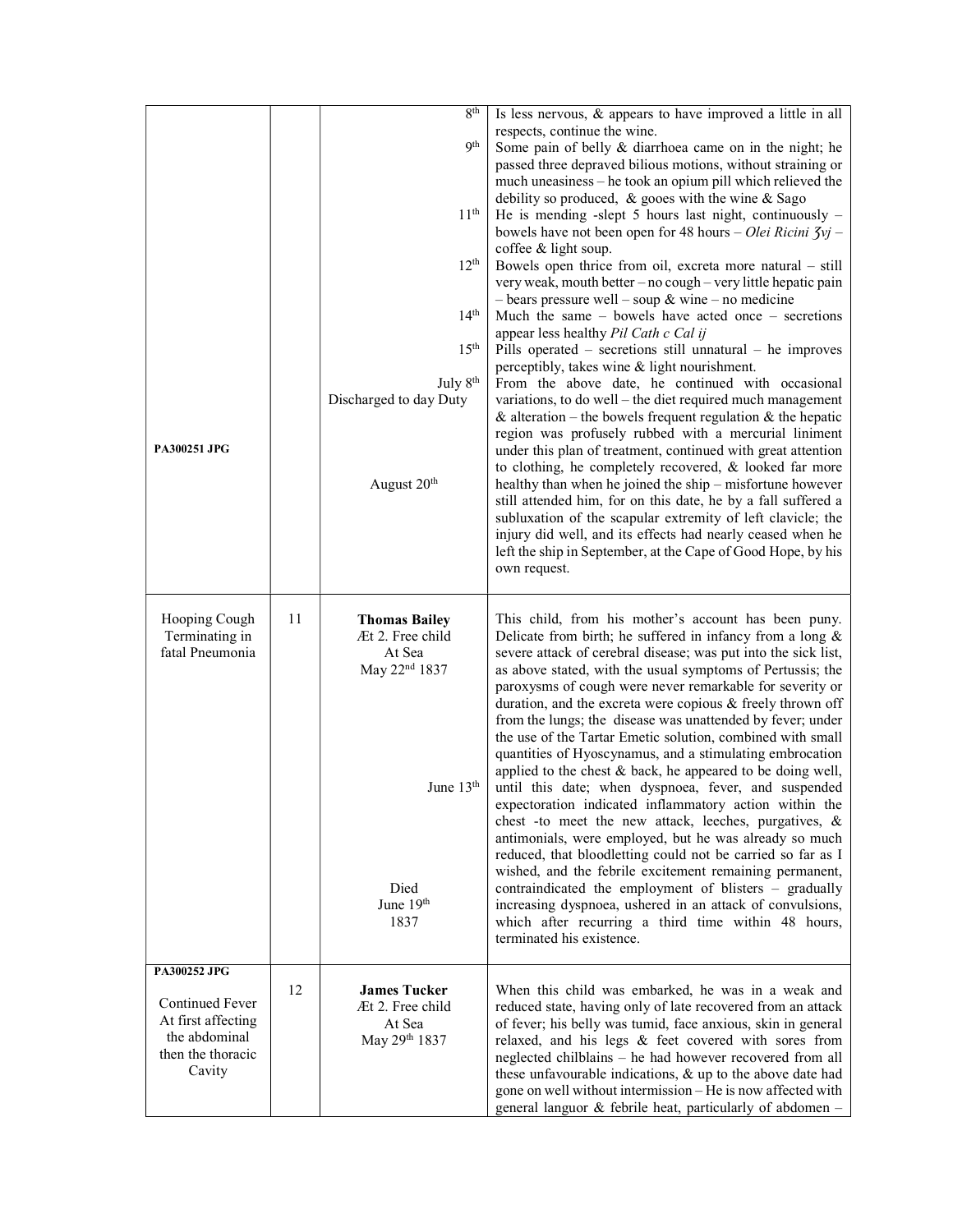|                                                                            |    | $30^{\rm th}$<br>31 <sup>st</sup><br>June 1st<br>2 <sup>nd</sup><br>3 <sup>rd</sup><br>4 <sup>th</sup><br>$8^{\rm th}$<br>Discharged well<br>June 24th 1837                                                                      | the bowels are confined, eyes dull, face flushed, tongue<br>yellow with red tip, no appetite, thirst great - $Admovr$<br>[manus?] Hirud ij – Sumatur Pulv Purg c Calom, et post<br>catharsin, Mist Antim Tart 2 <sup>da</sup> quaque hora.<br>Much the same – medicine acted well – leeches bled freely-<br>rept Hirud j<br>Rx Hyd Submur g' ij P Rhei g' ij Pulv Ipecac g' j<br>$p$ Pulv bis die s <sup>d</sup> Cont Mist Antim Tart.<br>Fever reduced by the last bleeding, which was free - bowels<br>open – much the same in other respects.<br>Continuentur medicamenta.<br>A fresh recurrence of fever, with wheezing cough &<br>dyspnoea - tongue inclined to be dry - the pulse tho' rapid<br>is weak, and does not justify the further abstraction of blood<br>$-$ Ung Tigli sterno infricand<br>Rx Ant Tart g <sup>r</sup> j Ext Hyoscy g <sup>r</sup> viij Aqua $\tilde{A}$ fs M p Mistura<br>cujus cap <sup>t</sup> quartan partem 3 <sup>tis</sup> horis<br>Fever less, chest symptoms better, bowels open $-$ Cont<br>omnia<br>Much the same $-$ Con <sup>t</sup> medic et appl <sup>r</sup> Emp Canth sterno<br>Breathing $\&$ cough better – no fever – bowels not open.<br>Habt Pulv Purg Cont Mistura<br>After this date he required very little medicine beyond an<br>occasional emetic & aperient - great care as to diet &<br>clothing were necessary up to the date of his discharge; after<br>which he throve apace, $\&$ became a fine stout $\&$ healthy<br>boy. |
|----------------------------------------------------------------------------|----|----------------------------------------------------------------------------------------------------------------------------------------------------------------------------------------------------------------------------------|-------------------------------------------------------------------------------------------------------------------------------------------------------------------------------------------------------------------------------------------------------------------------------------------------------------------------------------------------------------------------------------------------------------------------------------------------------------------------------------------------------------------------------------------------------------------------------------------------------------------------------------------------------------------------------------------------------------------------------------------------------------------------------------------------------------------------------------------------------------------------------------------------------------------------------------------------------------------------------------------------------------------------------------------------------------------------------------------------------------------------------------------------------------------------------------------------------------------------------------------------------------------------------------------------------------------------------------------------------------------------------------------------------------------------------------------------------------------------------------------|
| PA300253 JPG<br>Hepatitis<br>in a woman much<br>disposed to the<br>Disease | 13 | <b>Eliza Jacques</b><br>Æt 35<br>At sea<br>June 3rd 1837<br>4 <sup>th</sup><br>$5^{\rm th}$<br>6 <sup>th</sup><br>7 <sup>th</sup><br>8 <sup>th</sup><br>$9^{\rm th}$<br>$10^{\text{th}}$<br>17 <sup>th</sup><br>18 <sup>th</sup> | Complains of acute pain in right hypochondrium, extending<br>over a large span, superficial, much increased by<br>inspiration, & exquisitely so by pressure - vomiting $\&$<br>diarrhoea. After the action of an Emetic, wh evacuated much<br>bilious fluid, I took 25 ounces of blood from the arm, and<br>then administered the following bolus – Rx Opii g' ij Hyd<br>Sub $g'$ v $M$<br>Pain of side more diffused, & less acute, bowels quiet, some<br>headache, thirst, white tongue, no fever.<br>Rx Hyd Submur g' j Opii gr 1/4 Ant Tart g' 1/6 p Pil 4tis horis<br>S. Appl Emp Catharidis lateri dextro<br>She is on the whole better $-$ bowels confined $-$ Sumantur<br>Pil Cathart C Calom ij $6us$ horis donec alvus respt<br>Bowels well opened, feels much relieved in all respects, but<br>is a good deal annoyed by nausea. Mist Salin Effervesc c<br>Nitro<br>Better mouth sore bowels not sufficiently open - Haust<br><b>Cathart Salinus</b><br>Improves - Rept Haust Catharticus<br>Bowels well opened - improving<br>Soreness of mouth beginning to decline -<br>Rept Pil Cal etc bis die<br>Has continued to improve on the same plan, until today,<br>when she complains of pain of side, which, though not<br>nearly so bad as before, is very severe, and is now attended<br>by considerable headache, ft VS ad Žxviij. Appr Emp Cath<br>nuchæ - Cont Pil, Cal etc<br>The urgent symptoms are relieved, but she is much reduced<br>– Cont Pil                    |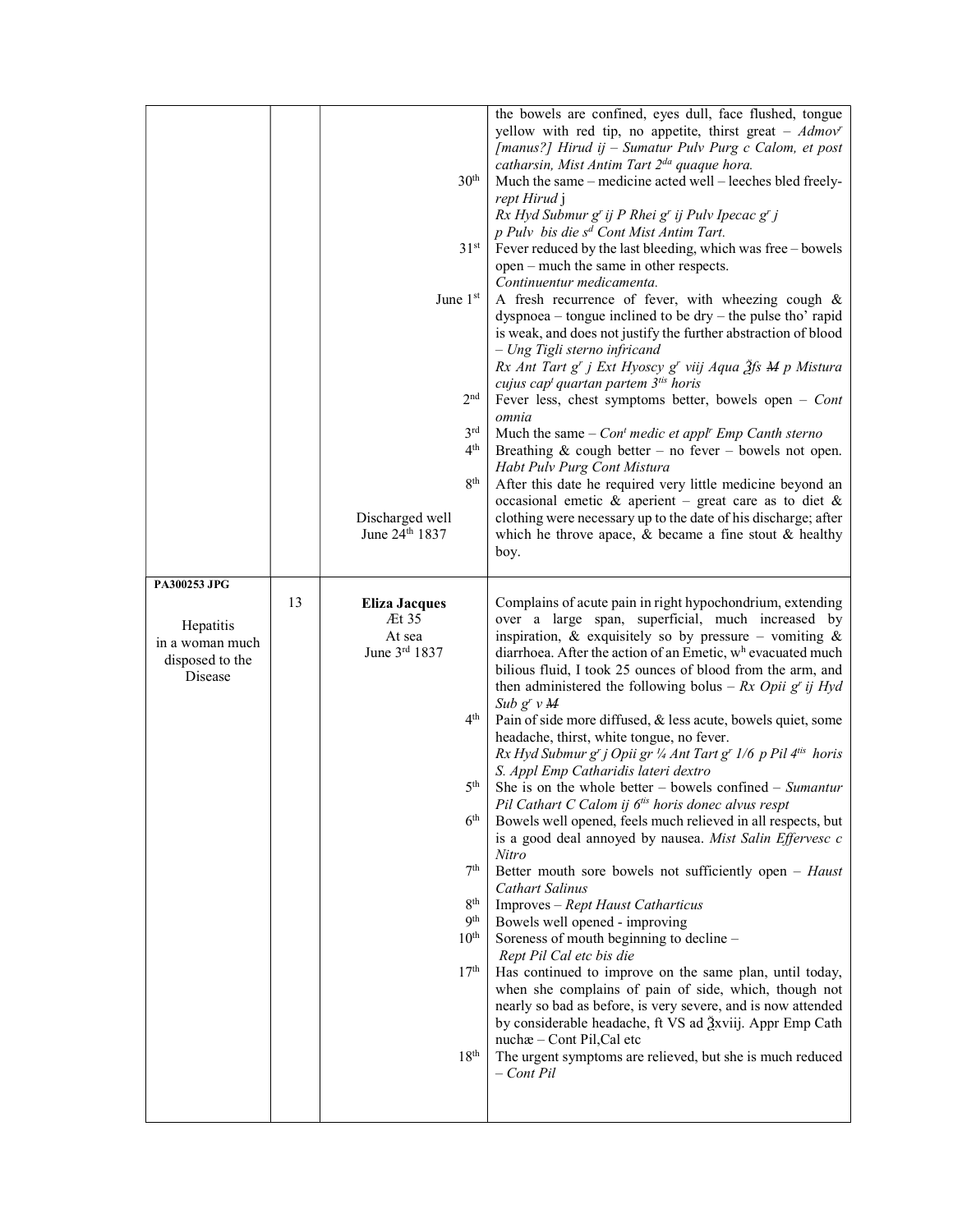|                     |  | 19 <sup>th</sup> | Head rather better, side very tender $\&$ painful – pulse 65 low        |
|---------------------|--|------------------|-------------------------------------------------------------------------|
|                     |  |                  | $-$ skin rather warmer than natural, mouth a little sore $-$            |
|                     |  |                  | bowels not open. Habeat statim Purg Purgant                             |
|                     |  | Vespere          | Bowels open- no better $-$ Cont Pil app <sup>r</sup> lateri Emp Carth   |
|                     |  |                  | Amplum                                                                  |
|                     |  | 20 <sup>th</sup> | Head & side much the same – blister rose well, pulse & skin             |
|                     |  |                  | as at last report – bowels relaxed in the night.                        |
|                     |  |                  | Habt statim Hydr Submur Əj                                              |
|                     |  | Vespere          | Mouth sore $-$ salivation coming on, she complains much of              |
|                     |  |                  | sickness. Mistura Effervescens pro re nata                              |
|                     |  | 21 <sup>st</sup> | Much distressed by vomiting- pain of head & side rather                 |
|                     |  |                  | better - mouth more sore & swollen.                                     |
|                     |  |                  | App <sup>r</sup> Scorbiculis Cordis ope lintei Tinctura Opii            |
| PA300254 JPG        |  | Vespere          | Sickness relieved – head $\&$ side much the same – bowels               |
|                     |  |                  | not open - Habt statim Haustum Catharticum                              |
|                     |  | 22 <sup>nd</sup> | Medicine acted once, head $\&$ side somewhat better $-rept$             |
|                     |  |                  | Haust Cath –                                                            |
|                     |  | Vespere          | Three copious stools procured by the last dose, since which             |
|                     |  |                  | the pain & exhaustion have much increased.                              |
|                     |  |                  | Rx morphii muriatis g' ij Hydrag c Creta <sup>a</sup> g' x Sacchhari g' |
|                     |  |                  | x m p Pulvis Hora somni sumendus.                                       |
|                     |  | $23^{\rm rd}$    | Passed a good night, and has less pain both of the side &               |
|                     |  |                  | head, nervous feelings much improved                                    |
|                     |  | 24 <sup>th</sup> | Smart diarrhoea came on in the night, & caused her much                 |
|                     |  |                  | distress, other symptoms nearly the same.                               |
|                     |  |                  | Rept Pulv alterns præscripta statim                                     |
|                     |  | Vespere          | She was quieted & relieved for several hours, after taking              |
|                     |  |                  | the powder, but the diarrhoea has begun to recur.                       |
|                     |  |                  | Habeat statim Opii g' ij                                                |
|                     |  | 25 <sup>th</sup> | Passed a tolerable night, side $\&$ head rather better – bowels         |
|                     |  |                  | still loose, but not distressing.                                       |
|                     |  | Vespere          | Diarrhoea has again recurred, and produced much sinking                 |
|                     |  |                  | & nervous distress - rept Pil Opii statim                               |
|                     |  | 26 <sup>th</sup> | Had a pretty good night, the bowels are confined, and on the            |
|                     |  |                  | whole she appears to be somewhat improved.                              |
|                     |  | Vespere          | Experienced much pain & distress about 4 pm, apparently                 |
|                     |  |                  | from exhaustion, which were speedily relieved by opium.                 |
|                     |  | 27 <sup>th</sup> | The head, side $\&$ belly are easier, $\&$ she has no return of         |
|                     |  |                  | nervous symptoms – Complains of nausea – Sumatur pro re                 |
|                     |  |                  | nata Mist Effervesc. Admoveatur fotus Scorbiculo Cordis                 |
|                     |  | Vespere          | Had a return of the nervous distress $wh$ was again relieved            |
|                     |  |                  | by $g^r$ ij Opii                                                        |
|                     |  | 28 <sup>th</sup> | Vomited in the course of the night, without much effort,                |
|                     |  |                  | something, which from her description, may have been                    |
|                     |  |                  | mucus, or pus, or both; it was thrown away, so that I had no            |
|                     |  |                  | better means of forming an opinion than from what she told              |
|                     |  |                  | me; it was evidently something unusual $\&$ though the                  |
|                     |  |                  | accompanying symptoms do not warrant the suspicion of                   |
|                     |  |                  | even a small abscess, there may have been a formation &                 |
|                     |  |                  | subsequent detachment of, thick mucus, either about the                 |
|                     |  |                  | Pylorus, or at the exit of then ductus communio                         |
|                     |  |                  | cholidochus; be this as it may, she experiences much relief             |
|                     |  |                  | from the peculiar annoyance $wh$ she has hitherto had in the            |
|                     |  |                  | side – the pulse is low, and the bowels are confined. Habeat            |
| <b>PA300255 JPG</b> |  |                  | statim Pulv Cath c Cal                                                  |
|                     |  |                  | Rx æther $\zeta j$ Ammon Carb $\partial j$ Sp Ammn C $\zeta j$          |
|                     |  |                  | Tinct Opii 3j Sp Lavand C 3jj Mist Camph Živ M ft Mist                  |
|                     |  |                  | Cujus sumat ægra Cochl magnum quando urg <sup>t</sup> dolor vel         |
|                     |  |                  | nausea                                                                  |
|                     |  |                  |                                                                         |
|                     |  |                  |                                                                         |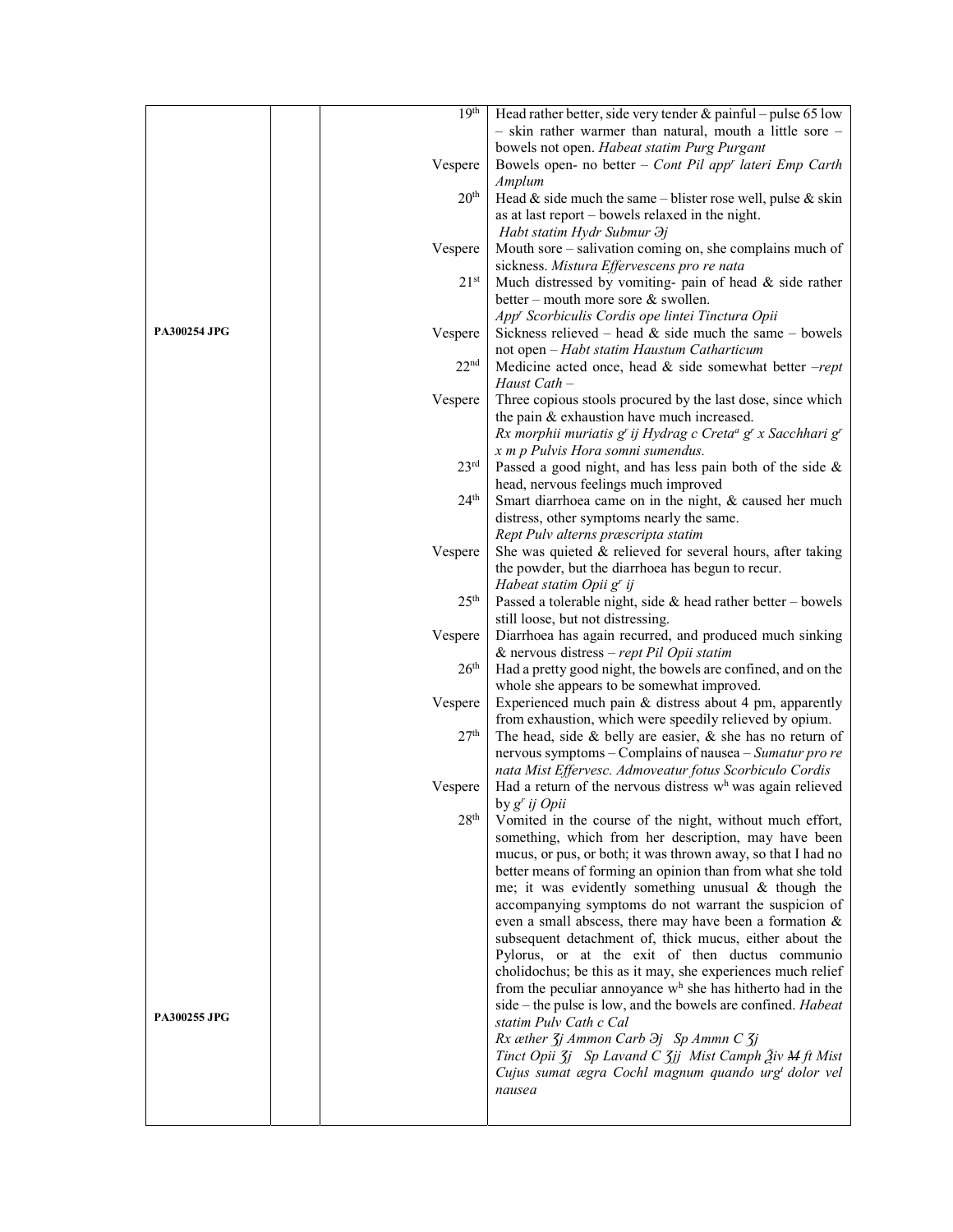|                   |    | 29 <sup>th</sup>                  | Sensations in general improved, but the medicine has acted                                                                 |
|-------------------|----|-----------------------------------|----------------------------------------------------------------------------------------------------------------------------|
|                   |    |                                   | scantily – mouth more sore - pulse 80 & weak. Rept haust                                                                   |
|                   |    |                                   | <b>Cathart Salinus</b>                                                                                                     |
|                   |    | Vespere                           | The medicine has acted well, $&$ the stools are more healthy                                                               |
|                   |    |                                   | in appearance, feels better and is less nervous $-$ Mist                                                                   |
|                   |    |                                   | cardiacæ p.r.n.                                                                                                            |
|                   |    | 30 <sup>th</sup>                  | Pergat                                                                                                                     |
|                   |    | July 1st                          | No material difference $-$ mouth very sore $-$ takes sago with                                                             |
|                   |    |                                   | a little wine. Bowels do not act without medicine -                                                                        |
|                   |    |                                   | improving on the whole – rept Haust Cathart salinus                                                                        |
|                   |    | Vespere                           | Headache<br>troublesome. $Appr$ nuchæ<br>Emplastrum                                                                        |
|                   |    |                                   | Cantharidis                                                                                                                |
|                   |    | $3^{\text{rd}}$ & $4^{\text{th}}$ | Improving – soreness of mouth going off. Infricitur lateri                                                                 |
|                   |    |                                   | dextro Linimenti Hydrargyri mitioris 3j quaque die.                                                                        |
|                   |    |                                   | From this period continued to do well, and gained ground                                                                   |
|                   |    |                                   | gradually, requiring great care as to diet, & exposure to the                                                              |
|                   |    |                                   | $air - she$ continued to use the mercurial friction on the                                                                 |
|                   |    |                                   | affected side, sometimes alternated with a mild mercurial                                                                  |
|                   |    |                                   | taken internally, which was always followed by a saline                                                                    |
|                   |    |                                   | aperient, the ensuing morning – the use of quinine $\&$ of wine                                                            |
|                   |    |                                   | as necessary for a long time after convalescence was well                                                                  |
|                   |    |                                   | established, and after she left the sick list, she was                                                                     |
|                   |    |                                   | frequently obliged to make use of a saline aperient,                                                                       |
|                   |    |                                   | sometimes combined with a mild mercurial. A little before                                                                  |
|                   |    |                                   | the termination of the voyage, she experienced symptoms                                                                    |
|                   |    |                                   | indication of a chronic form, mild in degree, of her old                                                                   |
|                   |    | Discharged well                   | complaint, but this was removed in a few days, by a few                                                                    |
|                   |    | July 29th 1837                    | doses of medicine, $\&$ corresponding alteration of the diet.                                                              |
|                   |    |                                   |                                                                                                                            |
| PA300256 JPG      |    |                                   |                                                                                                                            |
|                   |    |                                   |                                                                                                                            |
|                   | 14 |                                   |                                                                                                                            |
| Arachnitis        |    | Louisa Gorman<br>At 18            | Complains this morning of headache $&$ nausea, for which<br>an emetic, followed by a calomel purg, were prescribed.        |
| accompanied by    |    | At Sea                            | This evening the headache is intense, confined to the lower                                                                |
| extensive abscess |    | June 11 <sup>th</sup> 1837        | part of the forehead, and accompanied by slight delirium -                                                                 |
| in right Buttock  |    |                                   | conjunctivæ infectis, a drunken expression of the eye -                                                                    |
|                   |    |                                   | tongue pasty - thirst - pain over cardiac region - skin above                                                              |
|                   |    |                                   | natural heat - pulse 100, strong $&$ hard.                                                                                 |
|                   |    |                                   | <i>fiat statim V.S. brachio ad <math>\frac{3}{2}</math>xxiv</i> – this produced syncope,                                   |
|                   |    |                                   | vomiting, and some relief of the pain.                                                                                     |
|                   |    |                                   | Admoveatur, capiti raso, ope panni Lotio frigida spiritum et                                                               |
|                   |    |                                   | sumatur statim Pulvis Liquiri                                                                                              |
|                   |    |                                   | $Rx$ Hydrarg Sub $gr v$ Ant Tart $gr j$ M                                                                                  |
|                   |    | $12th$ 4 am                       | Slept a good deal at intervals, but wandering in intellect, &                                                              |
|                   |    |                                   | unsoundly. Complains of pain in side, and in perineum -                                                                    |
|                   |    |                                   | pulse $108 -$ skin hot <i>ft V S ad <math>\tilde{f}</math>xij</i> .                                                        |
|                   |    | 10 <sub>am</sub>                  | There is an abscess in right buttock, pointing in the                                                                      |
|                   |    |                                   | perineum, in the spot complained of; on opening thro skin                                                                  |
|                   |    |                                   | at this part, about $\tilde{a}$ of fetid pus escaped, of good colour,                                                      |
|                   |    |                                   | but thin. After the evacuation of this, which gave her much                                                                |
|                   |    |                                   | ease, a poultice was applied – much the same as at last visit                                                              |
|                   |    |                                   | otherwise.                                                                                                                 |
|                   |    |                                   | Rx Potass Nitrat 3fs Mag Sulph 3ij Antim Tart g' j Aqua Živ                                                                |
|                   |    |                                   | <b>M</b> ft Mistura cujus Capt 6 partim 3 horis                                                                            |
|                   |    | 4 pm.                             | Head still much affected $-$ Cont.                                                                                         |
|                   |    | $10 \text{ pm}$                   | Much the same - admov Catap Sinapis, cruribus, et                                                                          |
|                   |    |                                   | pedibus. Habt Cal $g^{r} v - P$ . Rhei $g^{r} x M$                                                                         |
|                   |    | $13th 6$ am                       | Slept rather better than on preceding night, still wandering                                                               |
|                   |    |                                   | at intervals, skin hotter than at last visit-tongue as before -                                                            |
|                   |    |                                   | side still troublesome, abscess discharging well, & not very<br>painful – slight cough with expectoration, bowels not open |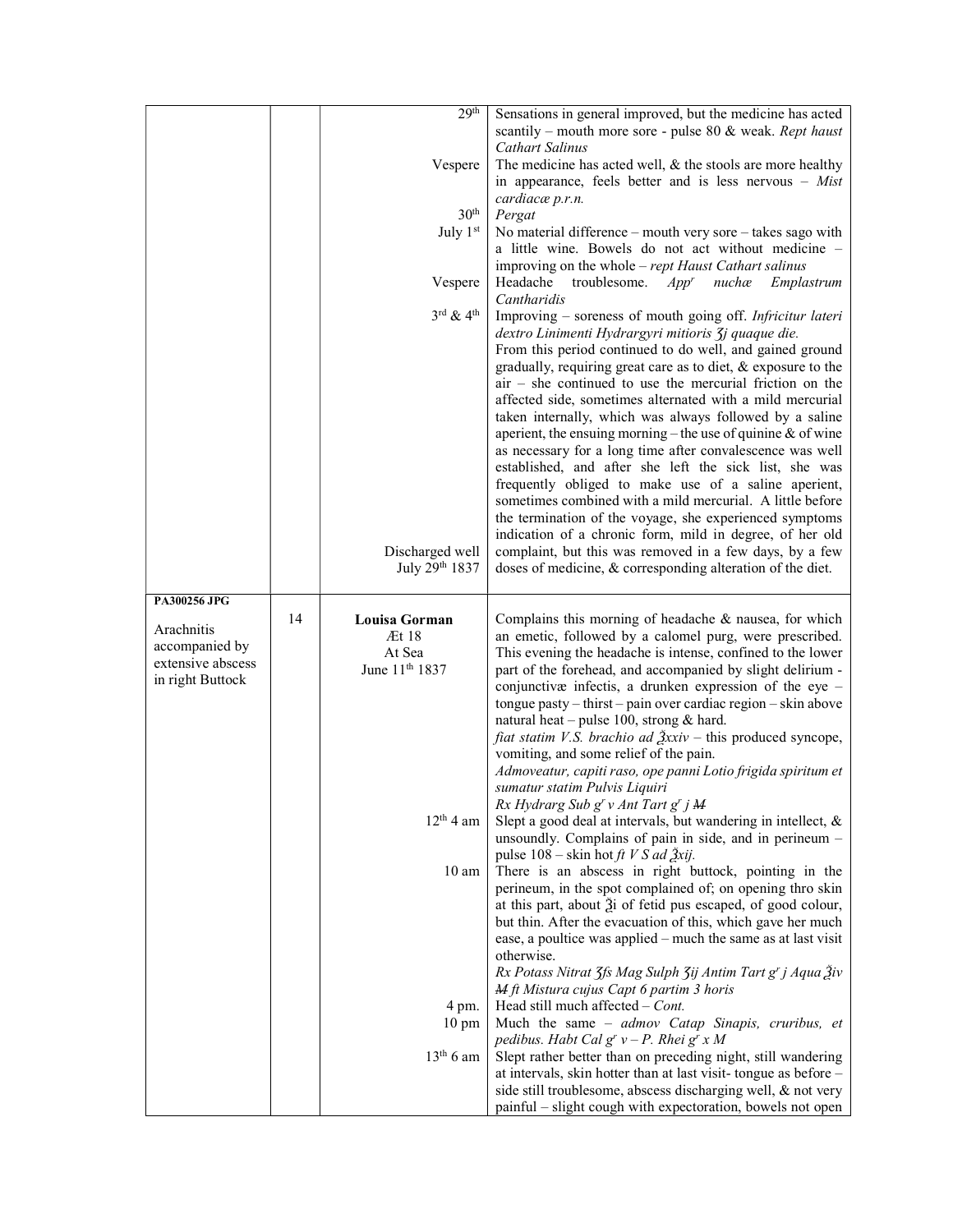|                     |                  | - eyes clear, but dull in expression - headache confined to<br>brows – sore throat – <i>VS ad <math>\frac{3}{2}x</math>, Haut Cath Salin – Cont</i><br>Cotira                                                                                                      |
|---------------------|------------------|--------------------------------------------------------------------------------------------------------------------------------------------------------------------------------------------------------------------------------------------------------------------|
|                     | Vespere          | Blood buffed – bowels copiously opened, side $\&$ head better<br>$-$ has slept at intervals $-$ fever rather less $-$ medicine                                                                                                                                     |
|                     | 14 <sup>th</sup> | produced nausea - Cont omnia<br>Slept pretty well, but still wandering & untranquil -<br>expression of eyes rather heavier - Some increase of<br>cuticular heat - tongue as before, pulse 96 bearing                                                               |
| <b>PA300257 JPG</b> |                  | compression well, side troublesome, but not constantly;<br>bowels open several times in the night – motions watery,<br>dark coloured, $&$ offensive – abscess discharging copiously<br>fœtid pus- VS ad Žviij                                                      |
|                     |                  | Prætermittetur mistura, Contr Lotio Capiti et Catap<br>perindæ                                                                                                                                                                                                     |
|                     | Vespere          | Slept tranquilly for some time after the last bleeding - blood<br>less buffed, heat $\&$ side much the same – bowels better. Appl<br>lateri Emp Canth.                                                                                                             |
|                     | $15^{\rm th}$    | In consequence of heavy rain for many hours, the<br>ventilation of the hospital has been much impeded, and its                                                                                                                                                     |
|                     |                  | heat raised; she is (in consequence I think) not so well, the<br>pain of head $&$ side has increased, the pulse is 104 and<br>jerking, the cuticular heat rather greater – bowels not open<br>$-$ discharge from abscess more healthy $-$ a little incoherent,     |
|                     |                  | Eyes clear but constantly closed.<br>VS ad Žviij – Pil Cathart c Cal ij lotio et catalplasma                                                                                                                                                                       |
|                     | Vespere          | Much the same $-$ she has since last visit taken a saline<br>cathartic, without effect, which is to be repeated if<br>necessary.                                                                                                                                   |
|                     | 16 <sup>th</sup> | The medicine has acted, and she seems rather better in all<br>respects, excepting the pulse, which still remains rapid &<br>jerking, as at the first.<br>Rx Pil Hydrag g' ij Ant Tart gr 1/4 M p Pil 3 <sup>tis</sup> quaque hora                                  |
|                     | Vespere          | sumnda Cont cœtira remedia<br>Has had two copious dark coloured motions since last<br>report, the urine has also become increased in quantity, but<br>is dark in hue. Pulse $104$ but easily compressed & less<br>jerking, the skin is of moderate heat $-$ Contr. |
|                     | 17th             | Was rather restless through the night, pulse 94, skin of head<br>& hands rather warmer than of other parts, little thirst,<br>expression of eyes improved – wanders in intellect more,<br>side better – abscess discharges healthier pus – gums a little           |
|                     | 18 <sup>th</sup> | swollen – no mercurial fœtor – Cont omnia<br>Rest disturbed by the abscess, which was painful in the<br>night, no increase of fever, pulse 96, much the same in all                                                                                                |
|                     | 19 <sup>th</sup> | other respects - Pulv Cal & Rhei Lotio et Cataplasma<br>Abscess still painful at intervals, but the discharge from it is<br>better conditioned $&$ free – the tongue looks well, the                                                                               |
| PA300258 JPG        |                  | expression of the face is good, skin cool,<br>Pulse 92, weak $&$ quiet – bowels opened by physic, and the<br>motions improved, urine paler & free - Cont Pil et Catap.<br>App <sup>r</sup> Lotio Capiti quando crescit calor                                       |
|                     | $20^{\rm th}$    | Slept more, is much the same – discharge thinner, $\&$<br>induration around the opening in buttock extensior – pulse<br>96 – to have some light nourishment. Cat Pil. bis et sumatur<br>HS Ext Hyoscy g' vij                                                       |
|                     | 21 <sup>st</sup> | Discharge very copious, $\&$ thin, opening required to be                                                                                                                                                                                                          |
|                     | 22 <sup>nd</sup> | enlarged by a bistoury $-$ cont omnia<br>Took a Cathartic last night which has acted well - much the<br>same præterr pilulæ et contin cotira [cotidie]                                                                                                             |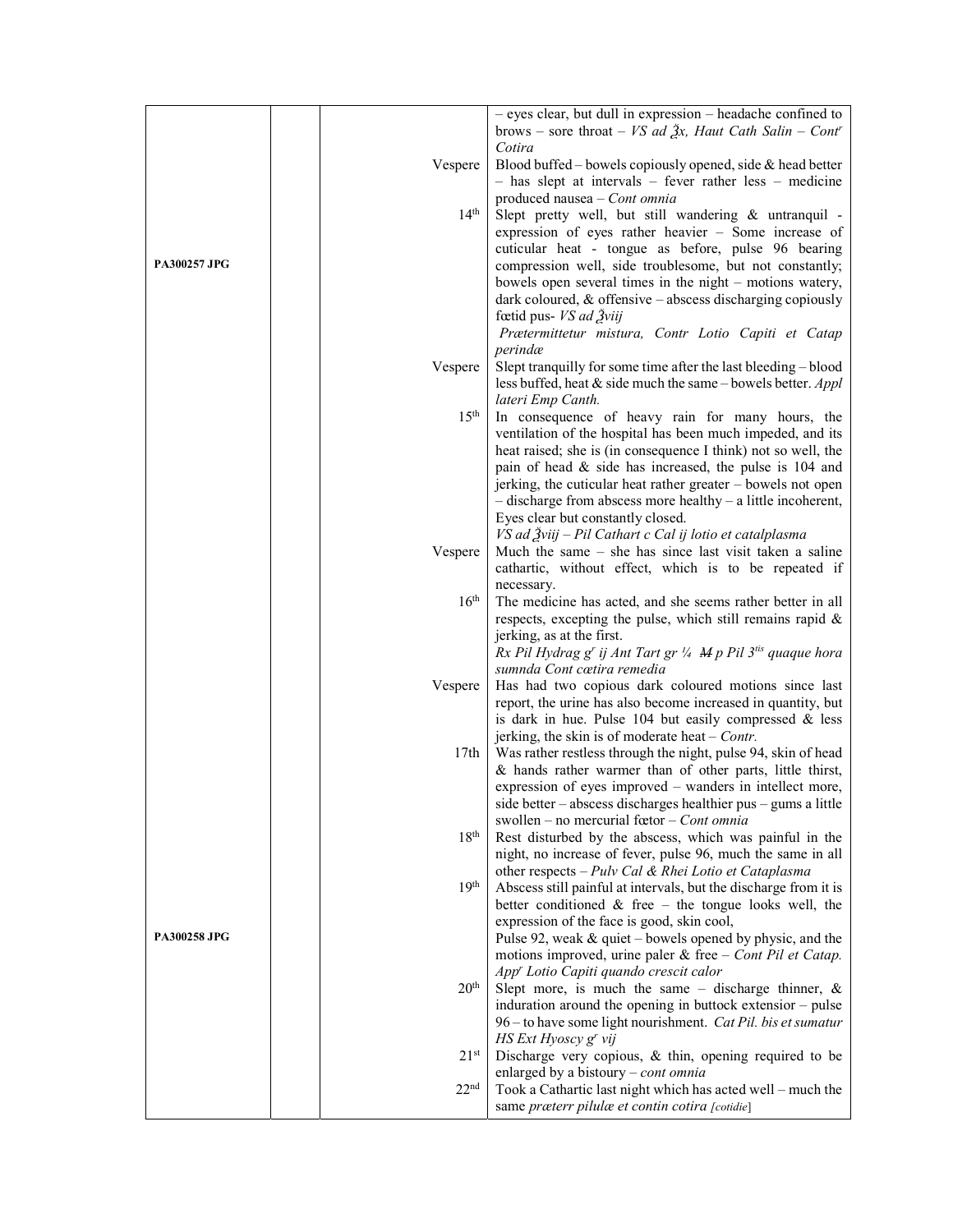|                     |  | 23 <sup>rd</sup>       | She seems to be better on the whole, abscess discharging                                                  |
|---------------------|--|------------------------|-----------------------------------------------------------------------------------------------------------|
|                     |  |                        | freely – pus feetid but thicker – bowels open, pulse $96$ –                                               |
|                     |  |                        | occasional flushes of heat in hands and forehead, which are                                               |
|                     |  |                        | then wetted with the lotion – takes the nourishment allowed                                               |
|                     |  |                        | her with great relish – Cont Pil Hydrarg et Catap                                                         |
|                     |  | $24^{\rm th}$          | Improves – to have some Porter - Catp                                                                     |
|                     |  | 28 <sup>th</sup>       | Bowels open – discharge thinner $\&$ very copious – pulse                                                 |
|                     |  |                        | weak $\&$ equally quick, tongue clean – she certainly loses                                               |
|                     |  |                        | strength – to have 2 oz Port wine daily. Rx Quinice Sulph $gr$                                            |
|                     |  |                        | iv bis die                                                                                                |
|                     |  | 30 <sup>th</sup>       | On examining the abscess today, I find three sinuses, one                                                 |
|                     |  |                        | extending 4 inches directly into the buttock, one about an                                                |
|                     |  |                        | inch, diverging outwards from the last; and another of two                                                |
|                     |  |                        | inches, extending towards the rectum, but a finger                                                        |
|                     |  |                        | introduced into that part can trace no further connection                                                 |
|                     |  |                        | than the induration caused by the crust of the abscess where                                              |
|                     |  |                        | it occupies the cellular structure external to the rectum,                                                |
|                     |  |                        | these sinuses though deep do not appear to have much                                                      |
|                     |  |                        | lateral expansion, $\&$ the majority of the discharge appears                                             |
|                     |  |                        | to be furnished by that which runs towards the rectum - this,                                             |
|                     |  |                        | I therefore laid open, and after introducing a piece of oiled                                             |
|                     |  |                        | lint, ordered the poultice to be continued, and that posture                                              |
|                     |  |                        | of the patient persevered in, which now favours the escape                                                |
|                     |  |                        | of the pus $-4$ oz wine $-$ cont omnia                                                                    |
|                     |  | July1 <sub>st</sub>    | The discharge has improved since yesterday, & her comfort                                                 |
|                     |  |                        | has been increased by the operation $-$ <i>cont omnia</i>                                                 |
|                     |  | $10^{\text{th}}$       | Has gone on improving, discharge thick & much diminished                                                  |
| <b>PA300259 JPG</b> |  |                        | $-$ but the pulse keeps at to 96, although its beat improves $-$                                          |
|                     |  |                        | she takes an occasional cathartic, the use of which appears                                               |
|                     |  |                        | to be indispensable, and always followed by improved                                                      |
|                     |  | 13 <sup>th</sup>       | feelings – Cont omnia                                                                                     |
|                     |  |                        | Pulse has this day fallen to 80, and she continues to mend,                                               |
|                     |  |                        | the Cavities of the abscess filling fast, and the pus healthier                                           |
|                     |  | 24 <sup>th</sup>       | & in smaller quantity. Continuentur omnia<br>Doing well in all respects, and goes on with the same system |
|                     |  |                        |                                                                                                           |
|                     |  |                        | - the openings are nearly healed, $\&$ the discharge is very<br>trifling - Cont omnia.                    |
|                     |  | 27 <sup>th</sup>       | A dyspeptic attack required the administration of an Emetic                                               |
|                     |  |                        | and Cathartic $-$ doing well otherwise $-$ She continued after                                            |
|                     |  |                        | the above date to mend rapidly $-$ the openings healed after                                              |
|                     |  |                        | the sue of caustic twice, and her health became completely                                                |
|                     |  |                        | re-established<br>notwithstanding<br>the<br>amount<br>and                                                 |
|                     |  | Discharged             | protractedness of her sufferings – she became stout $\&$ robust                                           |
|                     |  | Well                   | as ever, & required nothing further, during the voyage, than                                              |
|                     |  | August 5 <sup>th</sup> | an occasional aperient, a purgative, and some little extra                                                |
|                     |  | 1837                   | care at the menstrual periods.                                                                            |
|                     |  |                        |                                                                                                           |
|                     |  |                        |                                                                                                           |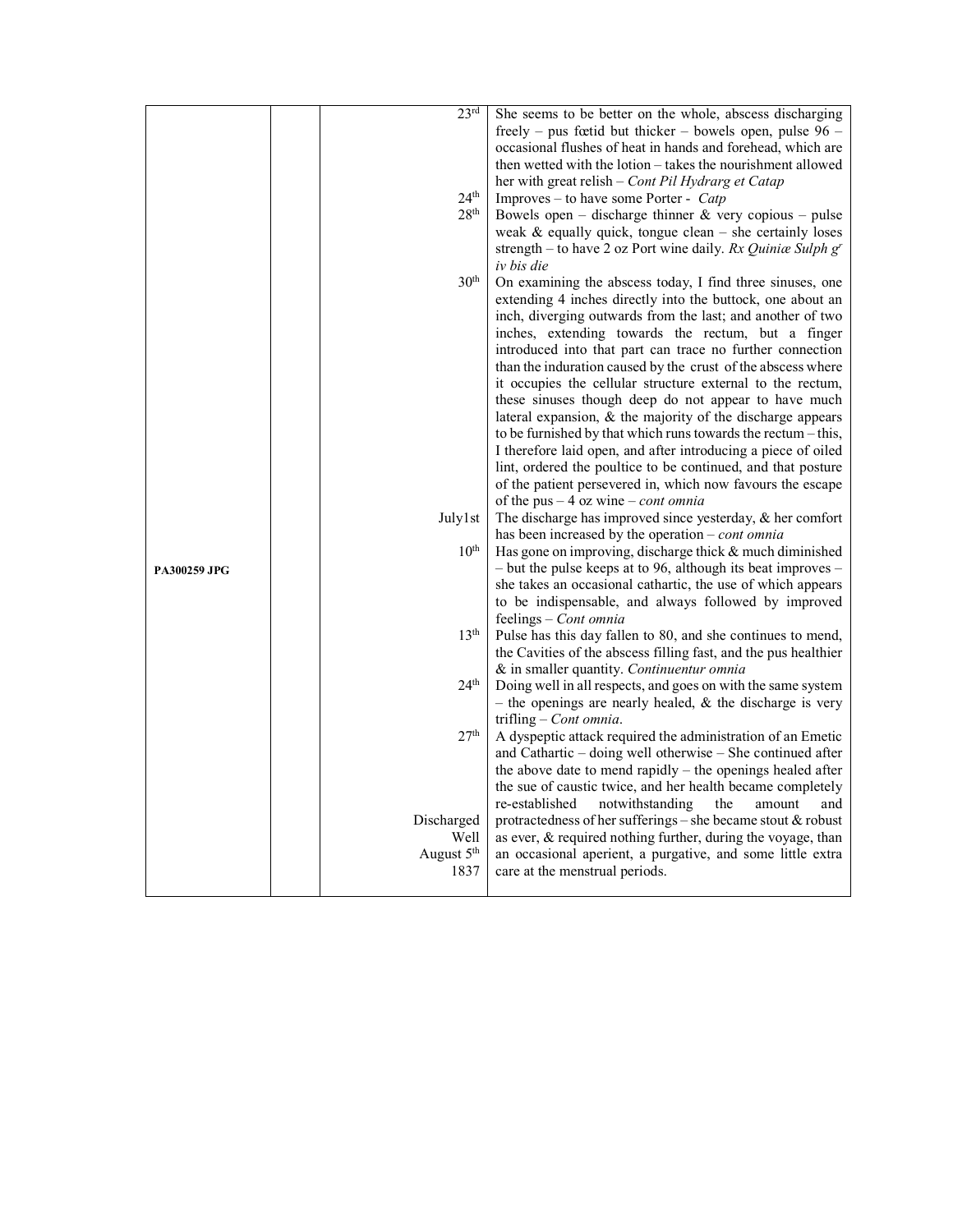| Fatal<br>Convulsions<br>in an<br>Infant | 15 | <b>Richard Fisher</b><br>Æt 19 days | This child was born on board on the 15 <sup>th</sup> June, and for a few<br>days appeared to be a healthy strong babe; the mother is a |  |  |  |
|-----------------------------------------|----|-------------------------------------|----------------------------------------------------------------------------------------------------------------------------------------|--|--|--|
|                                         |    | Free child                          | robust woman, and is doing well, with milk in abundance -                                                                              |  |  |  |
|                                         |    | At sea                              | the first appearance of disease was an aphthous affection of                                                                           |  |  |  |
|                                         |    | July 4 <sup>th</sup> 1837           | the mouth, and diarrhoea - these were relieved by chalk                                                                                |  |  |  |
|                                         |    |                                     | mixture $\&$ carminatives, with a linetus of Nitre $\&$ Sugar; but                                                                     |  |  |  |
|                                         |    |                                     | he lost flesh rapidly, and was this day seized with                                                                                    |  |  |  |
|                                         |    |                                     | convulsions – the warm bath was used twice daily, and a                                                                                |  |  |  |
|                                         |    |                                     | bottle of hot water was applied occasionally to the feet and                                                                           |  |  |  |
|                                         |    |                                     | back; but these were attended only by temporary relief; for                                                                            |  |  |  |
|                                         |    | Died                                | the convulsive attacks became at length incessant, $\&$ in the                                                                         |  |  |  |
|                                         |    | July $6th$                          | course of two days, destroyed him.                                                                                                     |  |  |  |
|                                         |    | 1837                                |                                                                                                                                        |  |  |  |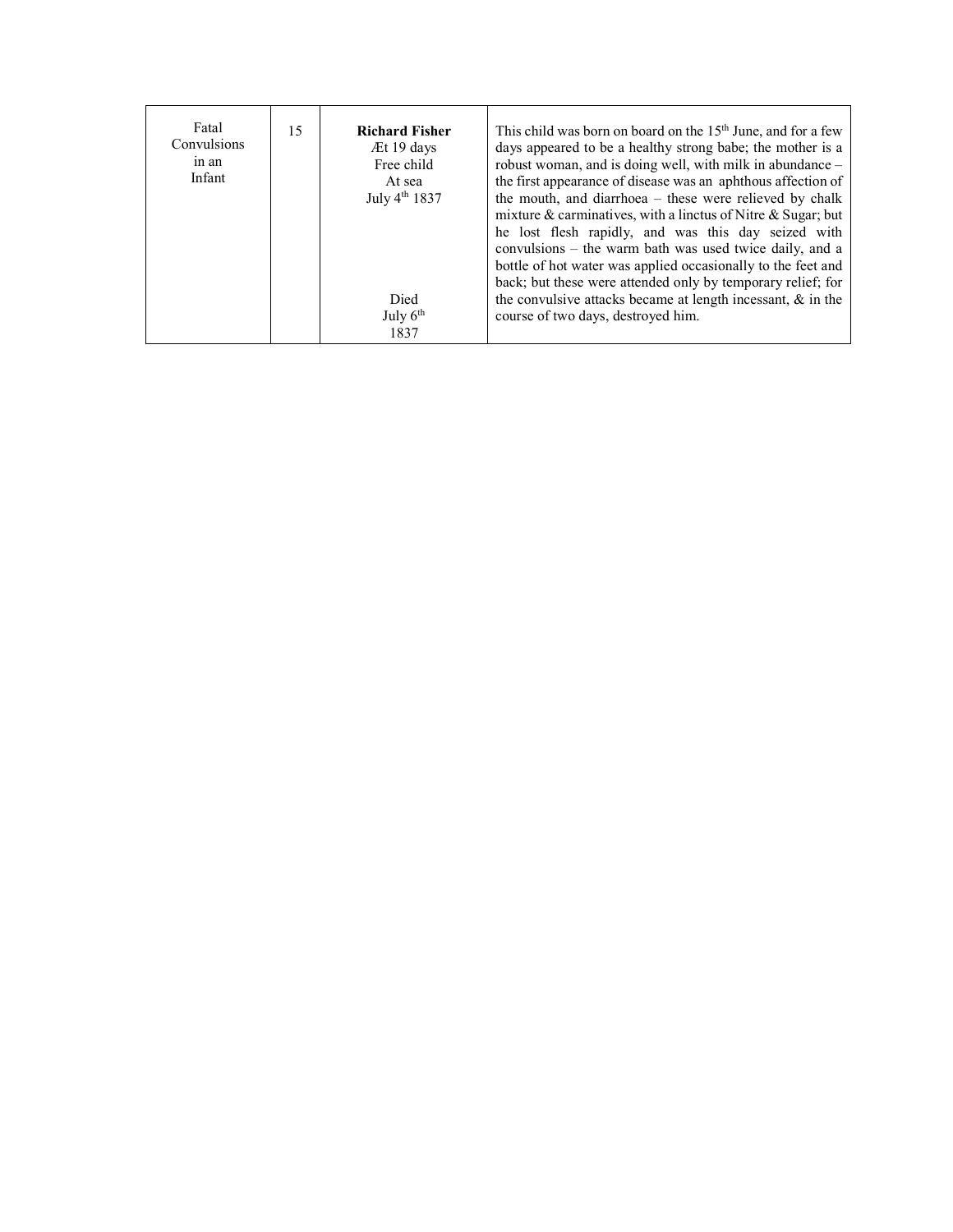#### **Diseases** Nosologically arranged Numbers<br>
Duty<br>
Duty<br>
Sent to the Hospital<br>
Hospital<br>
Died on board<br>
Invalided<br>
Invalided<br>
Remaining<br>
Remaining<br>
Remaining<br>
Remaining<br>
2005. of such Cases Pyrexiae Ord. I. Febres. Intermittentes Quotidiana Tertiana Continua Synochus 1 1 12 Typhus Ord. II. Phlegmasiæ. Phlogosis 4 4 4 Hepatitis 1.10.13 Rheumatismus 13 13 Gastritis 2 2 2 2.9 Aesophagitis Cyanche 1 1 1 1 6 Opthalmia Arachnitis 2 1 2 1 14 Ord. III. Exanthemata. Variola Rubeola Erysipelas Vaccina Ord. IV. Haemorrhagiæ **Haemoptysis**  Phthisis incipiens Phthisis cosfirmata Ord. V. Profluvia. Catarrhus 6 6 6 Dysenteria 1 1 1 Neuroses. Ord. I. Comata. Apoplexia  $Vert \qquad \qquad \qquad$   $\qquad \qquad$  1 1 1 Ord. II. Adynamiae. Dyspepsiæ 71 71 Ord. III. Spasmi. Asthma Diarrhoea 5 5 **Colica**  Convulsio Pertussis Hysteria 1 3 4 2 4 1 1 15 11 Ord. Iv. Vesaniæ. Amentia Mania

# A Nosological Synopsis of the Sick Book kept during the Period of this Journal, in conformity with the 30<sup>th</sup> Article of the Surgeons' Instructions.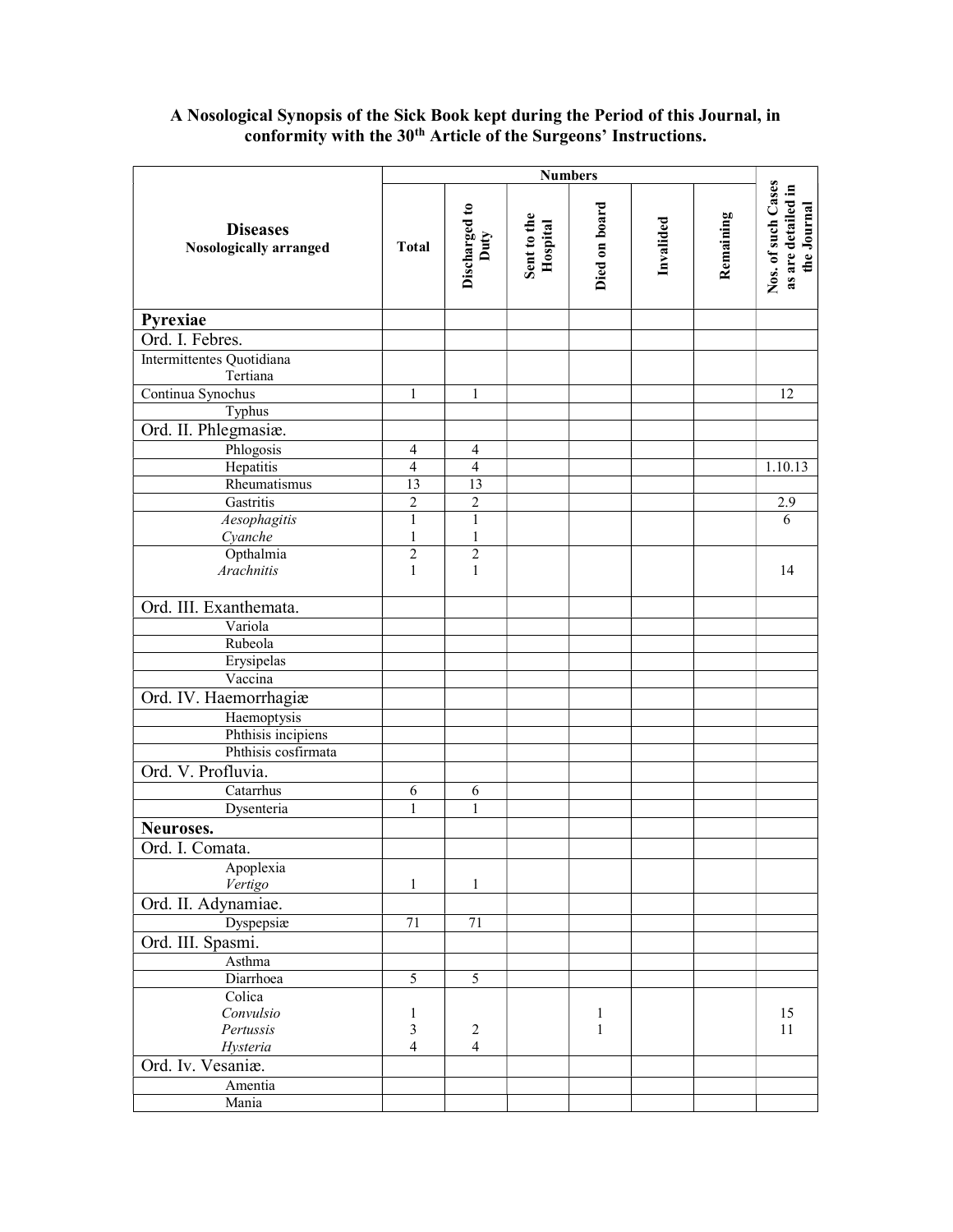| Cachexiae.                                                                                                 |                |                |                |                |  |  |                |
|------------------------------------------------------------------------------------------------------------|----------------|----------------|----------------|----------------|--|--|----------------|
| Ord. I. Marcores.                                                                                          |                |                |                |                |  |  |                |
| Tabes                                                                                                      |                |                |                |                |  |  |                |
| Ord. II. Intumescentiae.                                                                                   |                |                |                |                |  |  |                |
| Anasarca                                                                                                   |                |                |                |                |  |  |                |
| Ascites                                                                                                    |                |                |                |                |  |  |                |
| Hydrothorax                                                                                                |                |                |                |                |  |  |                |
| Ord. III. Impetigines.                                                                                     |                |                |                |                |  |  |                |
| Syphilis                                                                                                   | 3              | $\overline{2}$ | 1              |                |  |  | 4. 8.          |
| Scrofula                                                                                                   | 1              | 1              |                |                |  |  |                |
| Icterus                                                                                                    |                |                |                |                |  |  |                |
| Scorbutus                                                                                                  |                |                |                |                |  |  |                |
| Locales.                                                                                                   |                |                |                |                |  |  |                |
| Parturientis                                                                                               | 2              | $\overline{2}$ |                |                |  |  |                |
| Ord. I. Dysæthesiæ.                                                                                        |                |                |                |                |  |  |                |
| Amaurosis                                                                                                  |                |                |                |                |  |  |                |
| Ord. II. Dysorexiæ.                                                                                        |                |                |                |                |  |  |                |
| Ord. III. Dyscinesiæ.                                                                                      |                |                |                |                |  |  |                |
| Ord. IV. Apocenoses.                                                                                       |                |                |                |                |  |  |                |
| Gonorrhoea                                                                                                 | 1              | 1              |                |                |  |  | 7              |
| Ord. V. Epischeses                                                                                         |                |                |                |                |  |  |                |
| Ischuria                                                                                                   | 1              | $\mathbf{1}$   |                |                |  |  |                |
| Obstipatio                                                                                                 | $\overline{c}$ | $\overline{c}$ |                |                |  |  |                |
| Dysuria                                                                                                    | 6              | $\overline{6}$ |                |                |  |  |                |
| Amenorrhoea                                                                                                | 7              | 7              |                |                |  |  |                |
| Ord. VI. Tumores.                                                                                          |                |                |                |                |  |  |                |
| Aneurisma                                                                                                  |                |                |                |                |  |  |                |
| Ord. VII. Ectopiae.                                                                                        |                |                |                |                |  |  |                |
| Hernia                                                                                                     | $\mathbf{1}$   | $\mathbf{1}$   |                |                |  |  |                |
| Prolapsus                                                                                                  |                |                |                |                |  |  |                |
| Contusio                                                                                                   | 3              | 3              |                |                |  |  | 5              |
| Ord. VIII. Dialyses.                                                                                       |                |                |                |                |  |  |                |
| Vulnus                                                                                                     | 1              | 1              |                |                |  |  |                |
| Ulcus                                                                                                      |                |                |                |                |  |  |                |
| Tinea                                                                                                      | 1              | $\mathbf{1}$   |                |                |  |  | $\mathfrak{Z}$ |
| <b>GENERAL TOTAL</b>                                                                                       | 150            | 146            | $\overline{2}$ | $\overline{2}$ |  |  |                |
| NOTE.—Medical Officers are desired particularly to Notice that the Numbers in each Disease and the general |                |                |                |                |  |  |                |
| Total must not only correspond with the Sick Book, but also with the particulars contained in the several  |                |                |                |                |  |  |                |
| Nosological Returns for the period.                                                                        |                |                |                |                |  |  |                |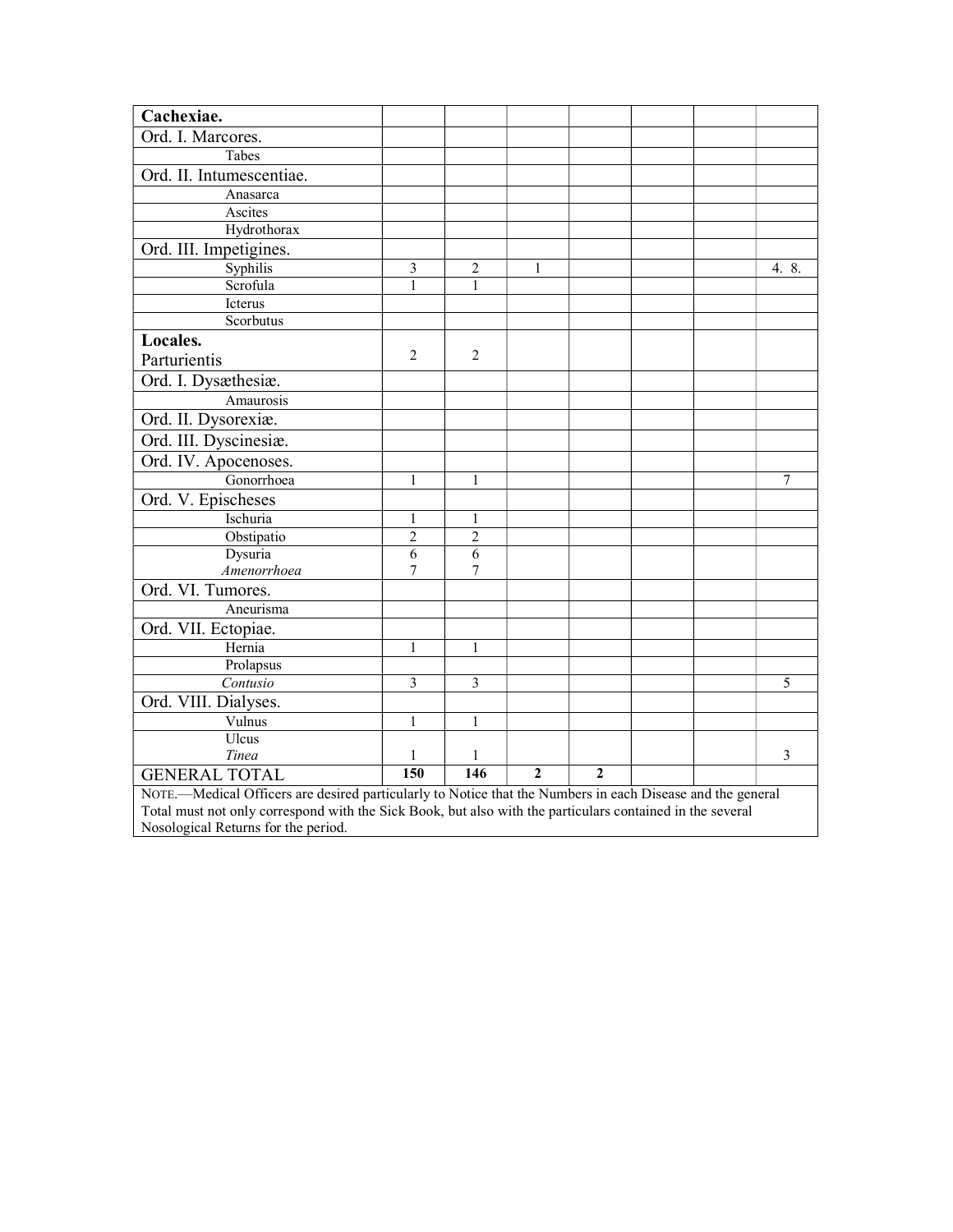## GENERAL REMARKS

The embarkation of the convicts on board the Platina commenced on the 6<sup>th</sup> April, and was finished on the 16<sup>th</sup>, between these dates, 116 women, and 12 children were received on board, in parties, varying from 32 to 1 in number, and from various parts of England. These people were in general decidedly below par in healthy appearance, and some so palpably ill as to induce me to reject them altogether; a state of things probably arising from the poorness of prison fare, and the duration of the confinement which they had formerly undergone.

A few days elapsed after the completion of embarkation before the sailing of the vessel from Woolwich; and during this period, I made arrangements for the establishment of a similar system to that which I adopted in the "Lady MacNaghten", male convict ship, so much to my satisfaction, two years previously; difference of sex, in the present instance, requiring a few inessential modifications of detail. I may here remark, that extreme attention to cleanliness, both general  $\&$  personal – perfect ventilation of the prison, assisted by the frequent use of chlorotic solution – as much exposure of the convicts to fresh air on deck, as the weather would allow, guarding at the same time against cold  $&$  wet – the promotion of cheerfulness among them, by attention to their wants, and by furnishing as much occupation and amusement as possible – and lastly, by care that their meals were provided as regularly & comfortably as circumstances permitted, from the leading features of the system above referred to. Two recent improvements in the prison fittings, lend much to facilitate the efforts of the Surgeon on some of their points; in the first place, the water closets which are now on deck, and can be entered either from above or below, prevent much of that deterioration of the air between decks, which unavoidably took place under the former arrangement; and in the second place, the ventilators which are now inserted, fore & aft, in the deck, appear to be invaluable, when carefully attended to; as they must infallibly prevent all accumulation of foul air, by establishing currents between the hatchways & themselves. In wet, or stormy weather, they require an extra covering of tarpaulin, and a lashing to set up below; by which I found, that the rain or sea was prevented effectually from entering between the sides of the tubes and the plugs or covers with which they are fitted. A couple of strong wire gratings would also be very useful in preventing improper communication from below with anyone on deck; one of these gratings should be placed at the lower opening of the tube, and the other just far enough within the upper aperture to allow the plug to fit on; the intervening space would, in all probability, be sufficient to prevent anything, however small it might be, from being handed through: if these gratings were made  $\&$  placed with moderate care, the impediment to ventilation would amount to nothing, while their effect in aiding the police of the ship would be considerable: the action of the deck ventilators however, whether they undergo alteration or not appears to me to be essential to the improvement of the atmosphere between decks, that they might, I think, to be retained in all crowded vessels, at any risk.

While the ship remained at Woolwich, the weather was favourable, Easterly winds prevailed, and the temperature was low for the season & fluctuating. A severe attack of Hepatitis (Case 1 of Journal) combined with gastric inflammation, occurred in April, and continued a long time under treatment. A case of Porrigo, (3) and one of Venereal, (4) were sent to the Hospital: one of Gonorrhoea, (7) was added to the list, as were  $5 \& 6$ , the results of slight accidents.

In May we changed our climate form cold to heat; the Thermometer ranging from 43° to 73°. & averaging about 60˚, its increased height was steadily progressive, and in proportion as Northerly winds prevailed, so the atmosphere was dry & pleasant; we did not reach the NE trade till 21˚ North. Our sick list in this month was large, gastric disturbance forming its chief item, & varying from the simplest form of indigestion, up to Gastritis & Gastro enteritis (2 & 9). Constipation was a daily item & in point of numbers, a formidable one. Hooping Cough (11) appeared in two children; and Fever (12) attacked another, the digestive organs, in the latter case, sustained the first onset of disease, and afterwards the lungs became affected; eventual recovery however took place. A case of Primary Venereal was observed: (8) and severe Hepatitis, with considerable tendency to Dysentery, occurred in a sailor. One of our pregnant women was delivered of a dead child, towards the end of this month. The great prevalence of gastric affections may, it appears to me, be accounted for by the joint operation of suddenly increased solar heat, and the change to oily gross diet from meagre prison fare.

Nearly the whole of June was occupied in passing from one trade wind to the other, our detention in the variables having been unusually great. The weather during the month was fine, the proportion of rain comparatively small, with a nearly total absence of meteorological phenomena; the heat steadily increased up to the middle of the month, and declined in its last fourth: the thermometer never ranged above 82˚, or below 71˚, and averaged about 77˚. The sick list appeared to increase in a direct proportion with the heat of the weather, the digestive organs still bearing the majority of the attacks, and in the same forms as those of last month; other items of varied character also occurred, some of which were formidable. A case of Arachnitis (14) was remarkably so, from the severity  $&$  continuance of the symptoms, the necessity there was for great depletion, and its complication with extensive abscess in the right buttock; the patient, a robust young woman, though for some time reduced to the verge of grave, was ultimately restored to her former state of health: a case of Hepatitis (13) may also be included in the above remark, which this occurred in a woman in a woman much disposed to attacks of the disease, and was treated by depletion followed by mercurial; here the subsequent exhaustion was so great, for several days,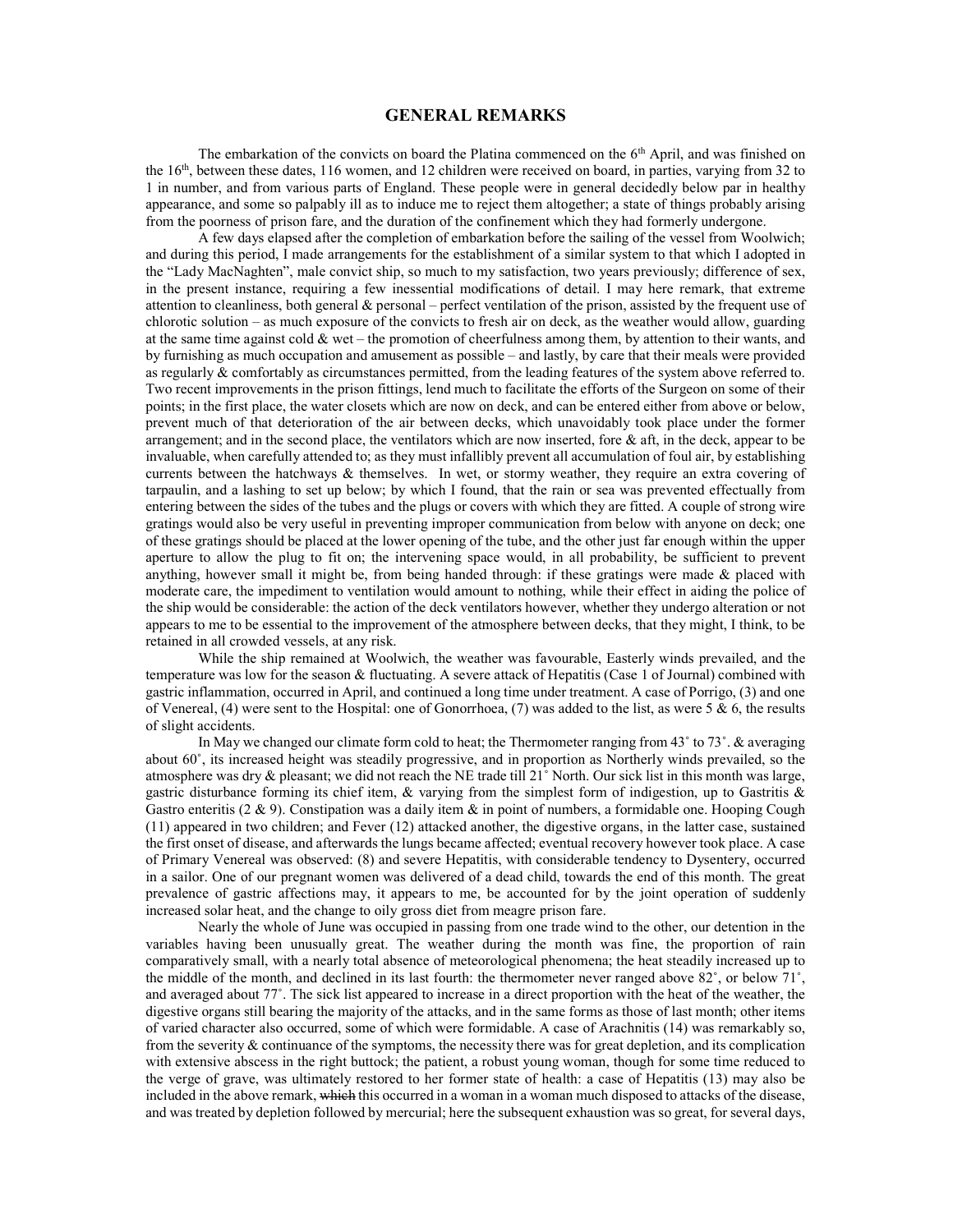as to require great care, & place her life in considerable jeopardy; she recovered however, and afterwards did well: an additional case of Pertussis occurred in this month, and one of the former ones terminated fatally in Pneumonia; another accouchement also took place, and a fine male child was added to our number.

In July we passed the tropic of Capricorn, and experienced a rather rapid change of climate; we had scarcely reached the verge of the tropic for we had a gale of a week's continuance, accompanied by rain and a heavy sea. In this month the number of showery days was great, while the quantity of rain that fell does not appear to have been in proportion. The thermometer ranged between 79°° &  $52^\circ$  - averaging about 66° - thunder & lightning were observed once only and then preceded the gale already noticed. Our sick list continued to be large, & the severe cases of last month were doing well, but the infant, whose birth has been already mentioned, began to lose flesh a few days after, and died of convulsions in 19 days from that date (case 15): the principal cases treated in this month were dyspeptic affections; Diarrhoea made its appearance in a few individuals; a mild case of Dysentery recurred in a sailor; and towards the end of the month several patients presented themselves with Rheumatic affections, which were apparently produced by atmospherical changes. There is to be observed, on a review of the items of the sick list for this month, a manifest change in the features of some of the leading complaints; the gastric disturbance was by no means so severe as was formerly noticed, and the tendency to constipation was much diminished, while Diarrhoea, Rheumatism, & Dysentery were not uncommon; this alteration appears to admit of explanation with on the one hand, by the accommodating power of the human constitution, in suiting itself gradually to change of habits, diet, etc and on the other by the effect of those transitions in temperature and climate inseparable from a voyage like the present. The cases of Hooping Cough, recovered in this month, but one of its subjects, a girl, was seized with ophthalmia (severe conjunctivitis) which did well by depletion & caustic solution. Among the cases not entered in the Sick List, were several of Boil, produced by salt diet; these tumours possessed a peculiar character of different inflammation and superficial suppuration approaching the vesicular form,  $\&$  were more tedious in their after stages than the true Furuncles.

Three weeks of August were occupied in getting into Port at the cape of Good Hope, on the  $2<sup>nd</sup>$  we made Table Mountain but did not anchor in Simon's bay until the  $26<sup>th</sup>$ . During nearly all this period the weather was extremely bad, gales of wind, from the Northward, & Westward, succeeded each other rapidly, & were often accompanied by hail, rain, & thunder. The thermometer ranged between  $47^{\circ}$ , &  $63^{\circ}$ , averaging  $56^{\circ}$ ; its diurnal differences were not great. Dyspepsy as before confirms the bulk of the cases admitted into the list in August, and its characters remained nearly the same as noticed in the report for the preceding month. Rheumatic affections of the back & limbs were the next in frequency, and appeared to depend on the lowered temperature, and the strong winds to which the women were unavoidably exposed when on deck. A case or two of Diarrhoea, and a subluxated clavicle, completed the items of the sick list. No case of severity occurred during the month, and those noticed before, did well. The two Seamen who were severally the subject of Hepatitis, & Dysentery, recovered, and were sent on shore at Simon's Town by their own desire; the former of these individuals, was also the subject of subluxated clavicle, & had nearly recovered from the effects of the accident when he left the vessel. Among the cases not registered, was a proportion of Boils, similar to those mentioned in the last month's report; some Lichenous forms of eruption; some cases of benign whitlow; a few instances of Scorbutic tendency, manifested by the state of the gums; and several of the lighter forms of Dyspepsy. The approach of Scurvy, has in each instance, been met by the use of the Nitre, in some combination or other, I think that, in which the Vegetable Acid and [Sulph?] appear, had the most speedy  $&$  marked good effect; on this point, I have further to observe, that the Nitrate of Potass was much used, in all cases when febrile action existed at all, and whenever the urinary secretion or excoration was palpably affected; a measure which very probably tended to the prevention of Scurvy in those, who, might by illness, have been rendered obnoxious to the attack.

The first six days of September were passed in Simon's Bay, and the remaining part of the month in running to the Eastward. The prevailing winds were from the Northward, and Westward, but it sometimes went round the compass, occupying two, or three, or more days in so doing. On the whole, the weather as more favourable than is usually met with, under the same circumstances of Latitude & Season; strong gales were common, & showery days frequent, but in the intervals the atmosphere was for the most part dry & pleasant. The thermometer ranged between 63˚, and 45˚, averaging about 56˚ - and the transitions of temperature were observed, in general, to correspond very closely with the pending change, or present direction of the wind; its consequent daily difference was, therefore, often very considerable. Our sick list for this month shows no serious cases, and its items are very similar to those of the last; Rheumatic affections, principally of the long muscles, & Dyspeptic attacks, in their varied forms, are in the majority; while Diarrhoea, & menstrual irregularity fill up the detail. The Lichenous Eruptions noticed last month, continued to prevail, and in one or two cases became vesicular & even pustular, but were all declining by the end of the month. The tendency to Scurvy entirely disappeared during the use of the fresh diet obtained at the Cape, & would, I believe, never have appeared, even in the slight degree it did, had not the deficiency of fuel, which forced the ship into Simon's town for a supply, exposed us to the long continued bad weather already noticed.

The summary for October corresponds very easily with that for the last month in all respects of weather, wind etc with this reservation, that on all these points, was manifested an increased irregularity, as the ship